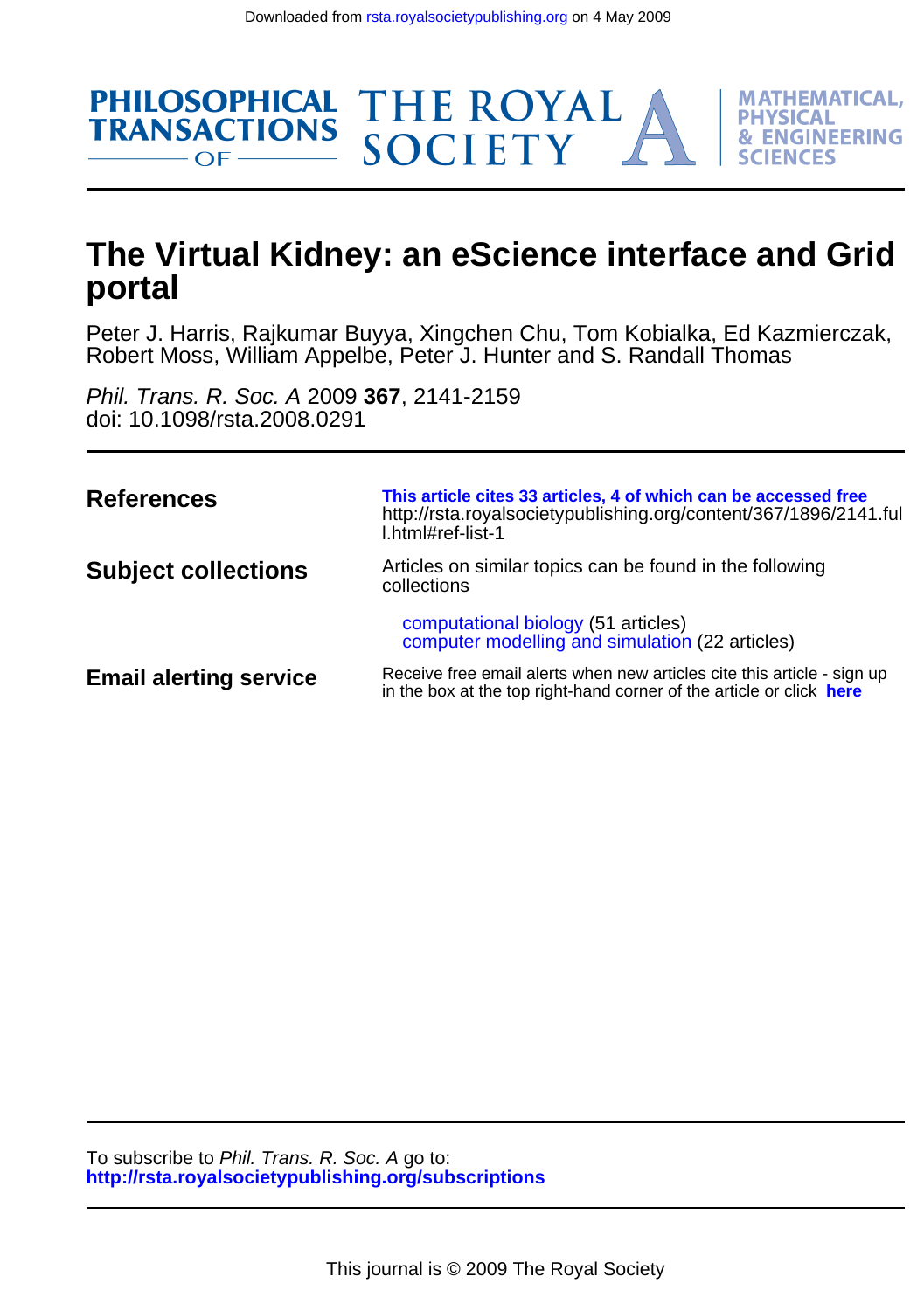

Phil. Trans. R. Soc. A (2009) 367, 2141–2159 doi:10.1098/rsta.2008.0291

# The Virtual Kidney: an eScience interface and Grid portal

BY PETER J. HARRIS<sup>1,\*</sup>, RAJKUMAR BUYYA<sup>2</sup>, XINGCHEN CHU<sup>2</sup>, TOM KOBIALKA<sup>2</sup>, ED KAZMIERCZAK<sup>2</sup>, ROBERT MOSS<sup>2</sup>, WILLIAM  $APPELBE<sup>3</sup>$ , PETER J. HUNTER<sup>4</sup> AND S. RANDALL THOMAS<sup>5</sup>

 ${}^{1}$ Faculty Information Technology Unit, Faculty of Medicine, Dentistry and Health Sciences, and <sup>2</sup>Department of Computer Science and Software Engineering, The University of Melbourne, Victoria 3010, Australia 3 Victorian Partnership for Advanced Computing, Carlton South, Victoria 3053, Australia

 $^4$ Bioengineering Institute, University of Auckland, Auckland 1142, New Zealand  $^{5}$ IBISC (Informatiques, Biologie Intégrée et Systèmes Complexes) CNRS FRE 3190, Universite´ d'Evry, Val d'Essonnes, 91000 Evry, France

The Virtual Kidney uses a web interface and distributed computing to provide experimental scientists and analysts with access to computational simulations and knowledge databases hosted in geographically separated laboratories. Users can explore a variety of complex models without requiring the specific programming environment in which applications have been developed.

This initiative exploits high-bandwidth communication networks for collaborative research and for shared access to knowledge resources. The Virtual Kidney has been developed within a specialist community of renal scientists but is transferable to other areas of research requiring interaction between published literature and databases, theoretical models and simulations and the formulation of effective experimental designs.

A web-based three-dimensional interface provides access to experimental data, a parameter database and mathematical models. A multi-scale kidney reconstruction includes blood vessels and serially sectioned nephrons. Selection of structures provides links to the database, returning parameter values and extracts from the literature.

Models are run locally or remotely with a Grid resource broker managing scheduling, monitoring and visualization of simulation results and application, credential and resource allocation. Simulation results are viewed graphically or as scaled colour gradients on the Virtual Kidney structures, allowing visual and quantitative appreciation of the effects of simulated parameter changes.

Keywords: kidney modelling; computational biology; three-dimensional anatomical visualization; Grid computing; Physiome; cyberinfrastructure

\* Author for correspondence (pjharris@unimelb.edu.au).

One contribution of 15 to a Theme Issue 'The virtual physiological human: tools and applications II'.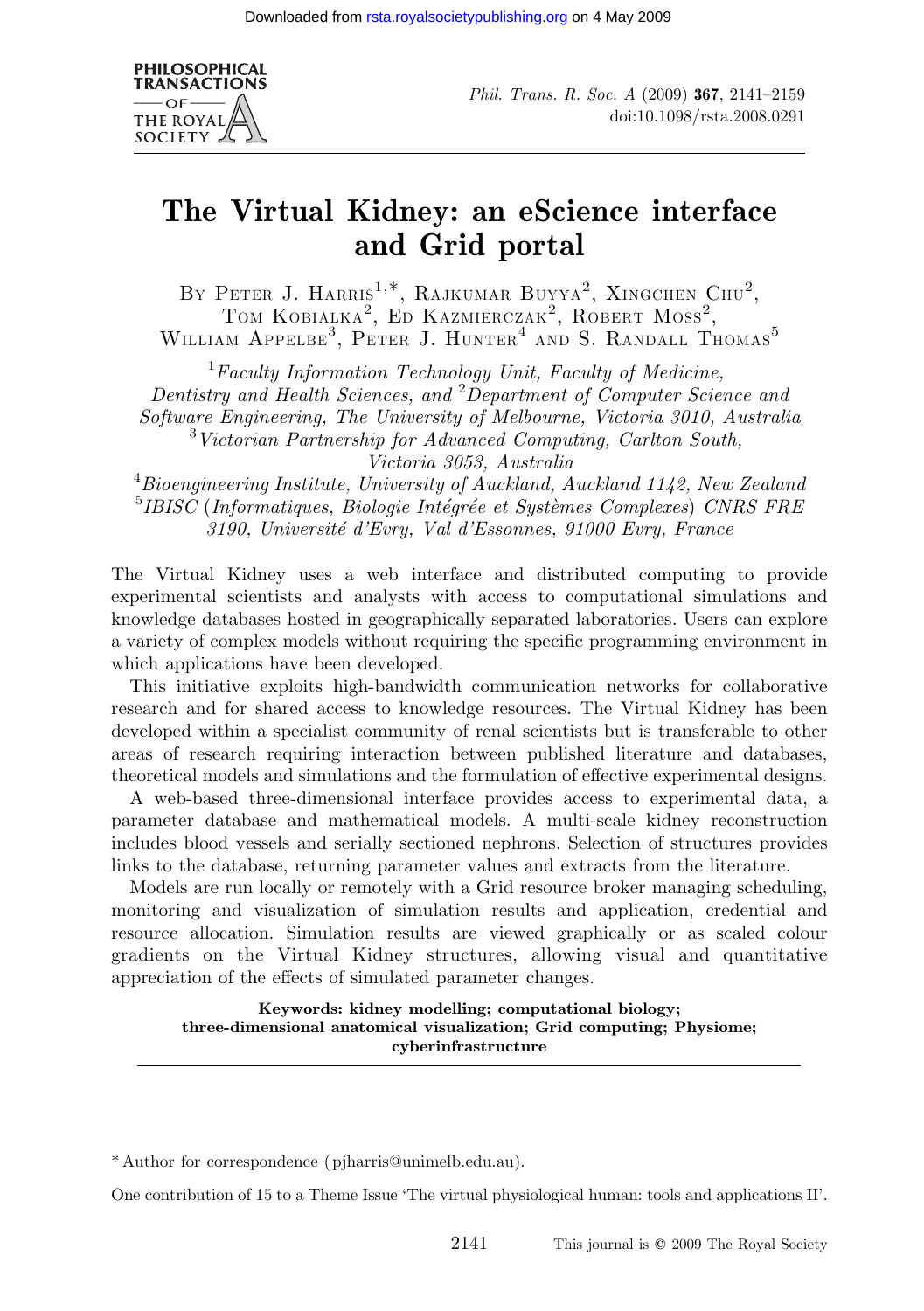# 2142 P. J. Harris et al.

### 1. Background

### (a ) The Physiome and virtual physiological human

[The](#page-19-0) [Kidney](#page-19-0)[ome project, also know](#page-17-0)[n as the 'Virtual Kidne](#page-18-0)y', is part of the larger International Union of Physiological Sciences Physiome Project, an internationally collaborative open source project to provide a public domain framework for computational physiology, including the development of modelling standards, computational tools and web-accessible databases of models of structure and function at all spatial scales: interactions; protein pathways; integrative cell function; tissue and whole-organ structure–function relationships (Thomas *et al.*) 2008; Thomas in press); and finally the integrative function of the whole organism (Bassingthwaighte 2000; Hunter & Borg 2003). A key initiative for promoting an[d supporting deve](#page-18-0)lopment of the Physiome in the European Seventh Framework Programme is the virtual physiological human (VPH), which has been defined as 'a methodological and technological framework that, once established, will enable collaborative investigation of the human body as a single complex system'. VPH is not 'the supermodel' that will explain all possible aspects of human physiology or pathology. It is a way to share observations, derive predictive hypotheses from them and integrate them into a constantly improving understanding of human physiology/pathology, by regarding it as a single system (Fenner et al. 2008).

The Virtual Kidney represents an information management model that can be implemented for other organ systems within the Physiome Project or the VPH (or, indeed, for non-biological systems). It provides access to facilities for computational modelling where geographically separated scientists require access to computational models, specialized parameter databases, management of distributed computing power and visualization of experimental data. Information architectures included in the Virtual Kidney provide integration of parameter and evidence-based databases, computational models, text-mining tools and distributed computing solutions with flexible and intuitive real-world interfaces and visualization options. These features will support developments in virtual experimental design and are likely to be of significant value in the development of clinical decision support environments.

The Virtual Kidney project is concerned with the development of an interactive distributed web-based repository of models of the mammalian kidney. An interactive portal incorporates a three-dimensional anatomical image of a generic kidney with a multi-scale representation that provides a tool for browsing and access to a collection of distributed published models at all levels of renal physiology. This enables researchers to integrate and combine existing and new models, and non-modellers to interact with the models, altering key parameters according to their own hypotheses and visualizing the simulation results in a variety of formats. The portal will include the existing types of models relevant to renal physiology, including kinetic models of transporters and channels, transport models of individual cell types, flat model epithelia (such as bladder and cultured epithelia) and tubular segments along the nephron, models of the microcirculation, of tubuloglomerular feedback and of inner and outer medulla at various levels of detail. Importantly, the portal will provide access to alternative models for various mechanisms, which may be based on different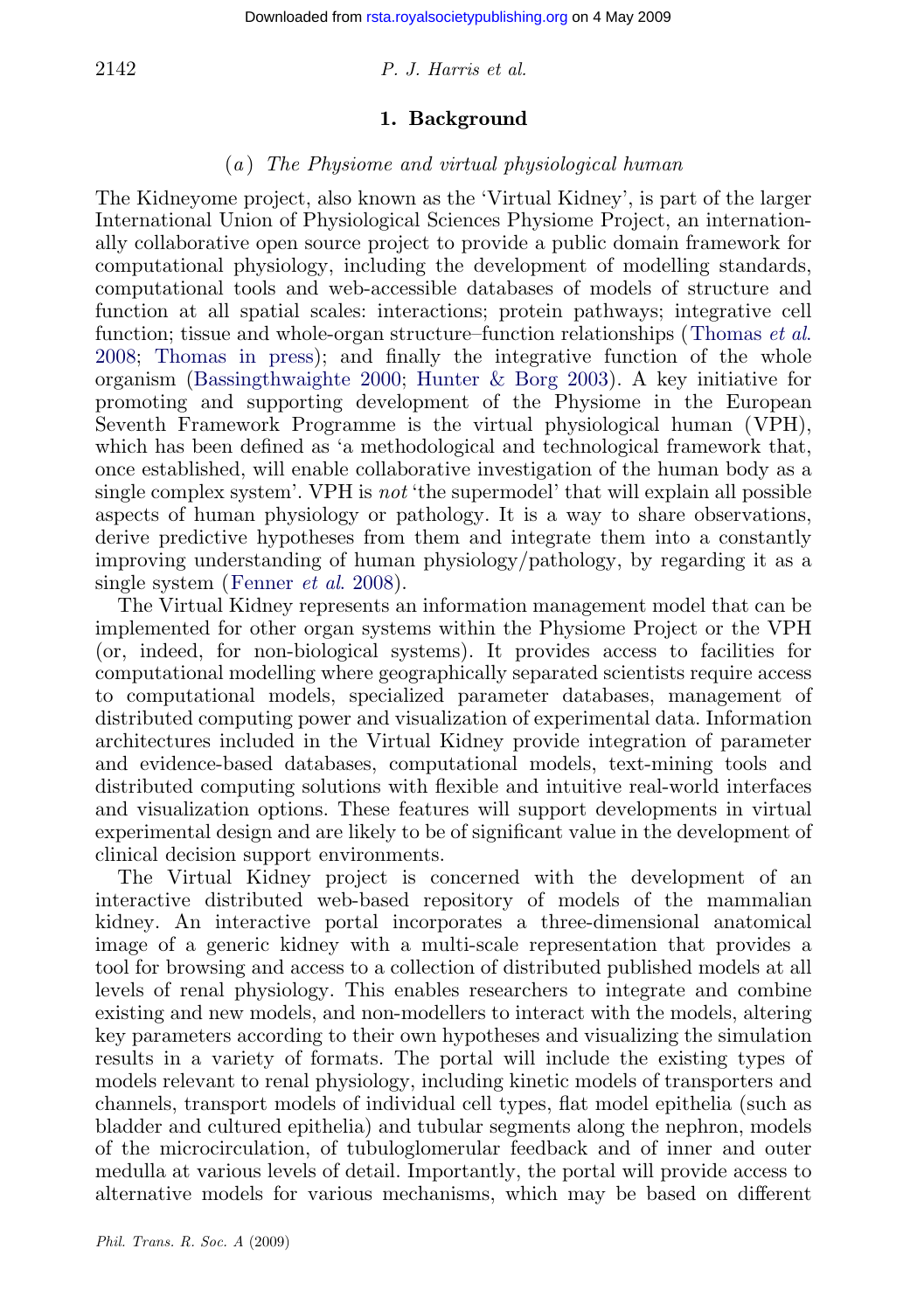interpretations of the experimental data. To date[, it has been mor](#page-18-0)e usual for an experimenter or modeller to select a single preferred model because it has been difficult to interact with alternative versions that have been developed in other laboratories using different programming environments.

Further development of the functional and structural kidney models will take into account the variety of scales, numerical methods and programming languages used in kidney modelling studies, and implementation of the resource will be facilitated by translation of the models into established biological system markup languages such as CellML and FieldML (Lloyd *et al.* 2004). For proof of concept, we have implemented a simulation of a particular kidney function, namely regulation of fluid and electrolyte transport, by modelling transport within a specific cell type (distal tubule cell[s of the e](#page-4-0)arly distal convoluted tubule (DCT)). The implemented model concerns only distal tubule cells of the early DCT; later models, to be added during planned enhancements, add principal and intercalated cells and integrate the cell model into a length of distal tubules. Further extensions will include implementation of cellular transport models in all segments in a single nephron, and then as a parallel system representing the whole kidney.

The major resources and connectivity associated with the current implementation of the Virtual Kidney are shown in figure 1.

# $(b)$  eScience portals

An eScience portal is simply a website or desktop tool for accessing and running scientific applications and data, or linking together such applications into tool chains. Such portals have several different flavours, which are as follows.

- Desktop utilities. Graphical user interfaces (GUIs) for wrapping command-line applications, which allow users to launch and run applications on a remote supercomputer using a 'drag and drop' style GUI that hides complexity and platform dependencies. Many of these have been developed, e.g. as part of the USA 'Science Portals' initiative, but adoption has been limited as they do not offer significant productivity gains and often hide or limit access to applications.
- Workflow wrappers. Building a 'wrapper' around a chain or collection of tools to automate common operations (e.g. KEPLER, or more recently in the bioinformatics domain, BIOCONDUCTOR or GENEPATTERN). These tools are becoming more common or popular in cutting-edge bioinformatics research, as they automate or simplify the process of running chains of tools (e.g. a mass spectrometry tool for proteomics, followed by a statistical analysis tool followed by a link to a database tool for genetic information).
- Integrative research platforms. Tools that allow users to combine and/or explore several tools, data observations and research. Such tools are far less mature and are open research areas. The Kidneyome portal described in this paper is such a tool.

Research can be classified as experimental/observational, modelling/ simulation or integrative, where integrative means combining multiple observations/experiments and models developed by different research teams. It is clear that integrative research is becoming increasingly important as new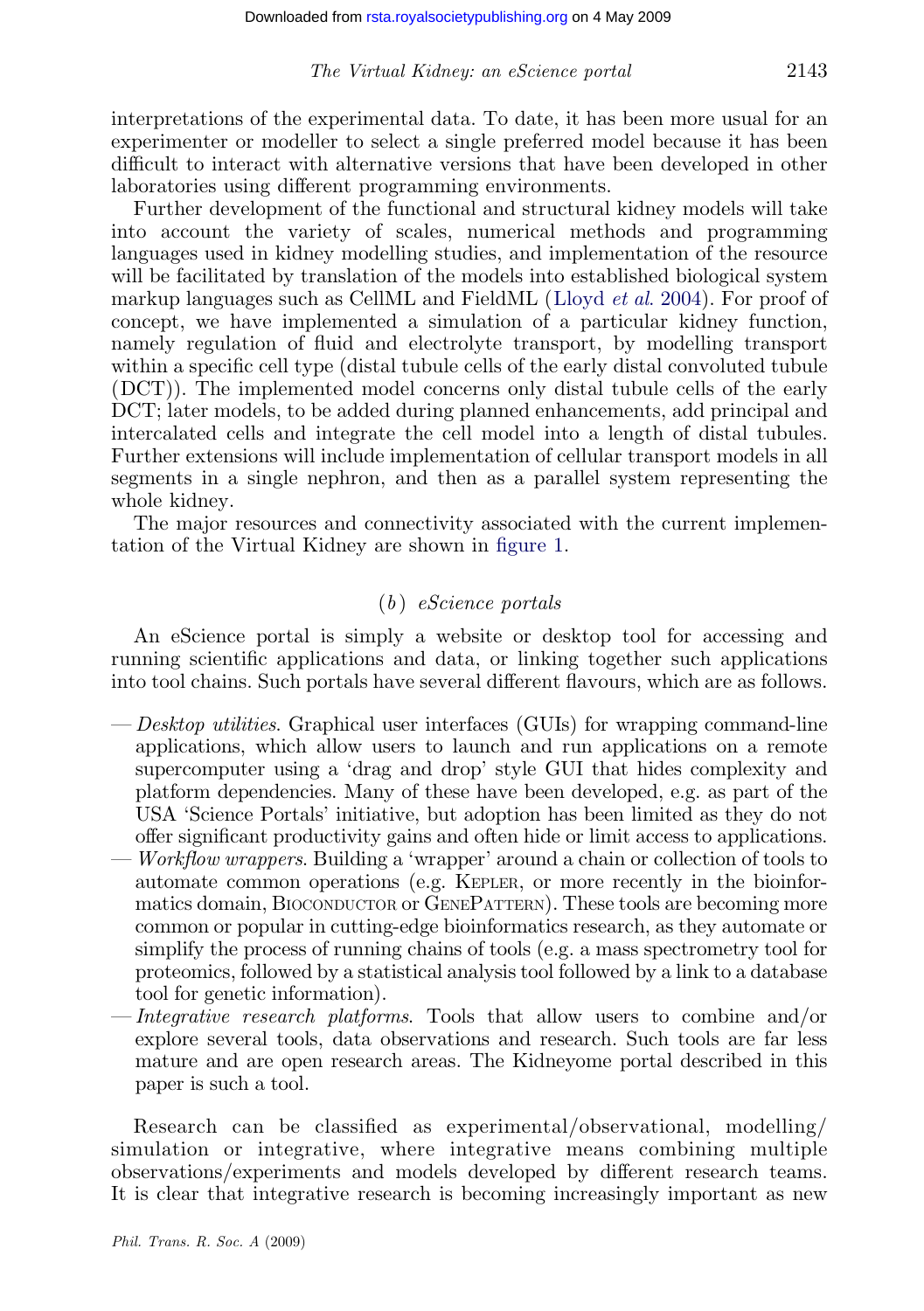

#### <span id="page-4-0"></span>2144 P. J. Harris et al.

geographically distributed computational resources

Figure 1. Overview of the resources and connectivity involved with operation of the Virtual Kidney (Kidneyome). A three-dimensional interactive interface allows users to explore the anatomy of the kidney and provides access to the quantitative kidney database (QKDB). A Grid portal presents a user interface to distributed kidney models enabling researchers to integrate and combine existing and new models, and non-modellers to alter key parameters and visualize simulation results.

insights and knowledge build on the increasing wealth of observational data and legacy models (Stein 2008). Integrative researc[h](#page-5-0) [is](#page-5-0) [high](#page-5-0)ly dependent on software platforms and it is important to distinguish between software platforms and conventional software tools, such as spreadsheets or toolkits such as Matlab. Software platforms are designed to seamlessly integrate the existing tools together, and are specifically designed to meet the needs of a research community, unlike general purpose tools such as Matlab.

The high-level generic architecture of an eResearch platform to support integrative Physiome research is illustrated in figure 2.

The 'front end' or user interface to an eResearch platform for Physiome res[earch is typically](#page-17-0) a web portal: a website that provides information from diverse sources in a unified way. A generic eResearch portal can provide the following range of services and middleware.

- A 'user manager' for authentication, and managing a user's environment and preferences (often integrated into the portal).
- A 'virtual organization (VO) manager' to allow users to form and join projects to share resources such as observational data or models on a per-project basis (Alfieri et al. 2003).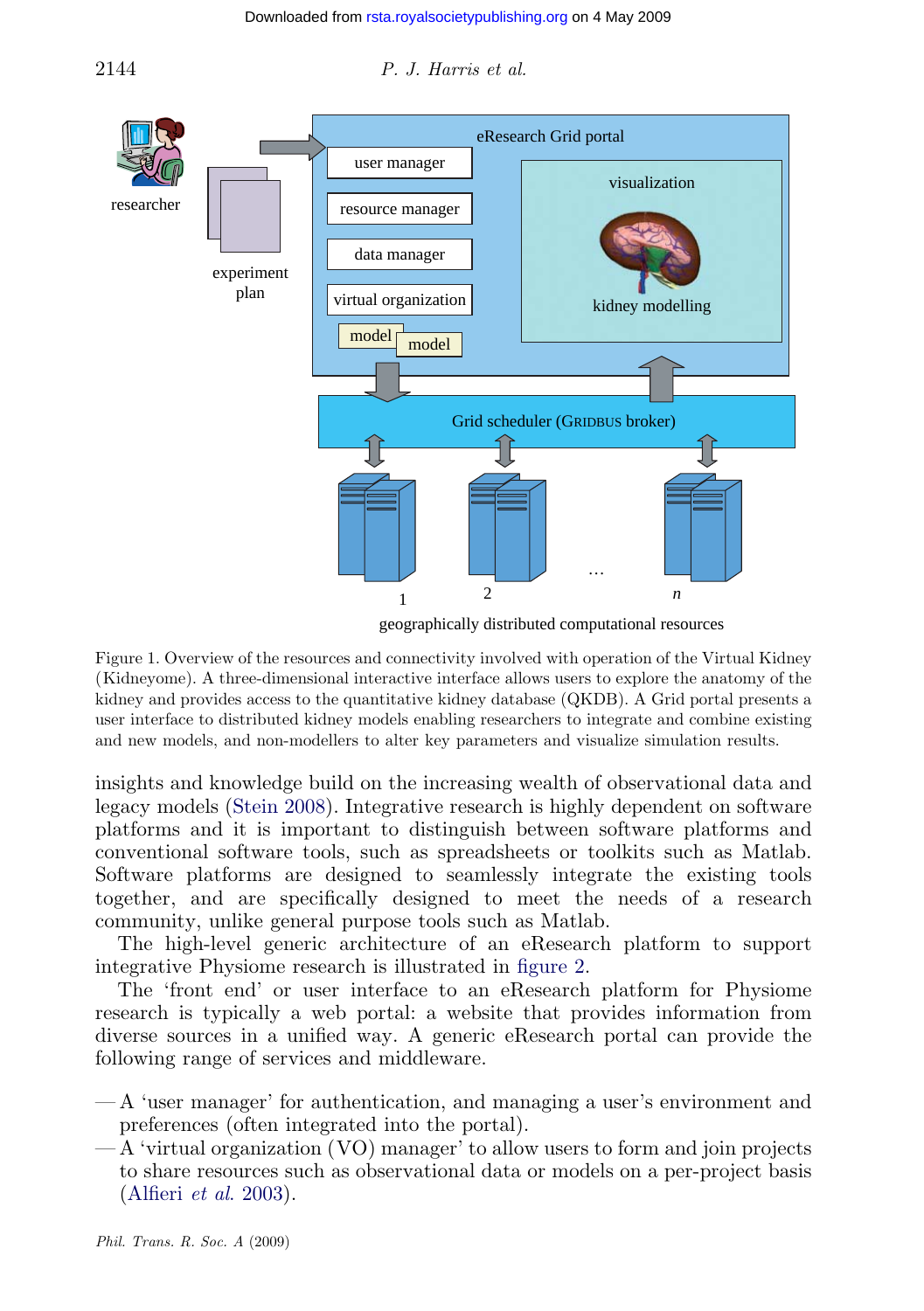<span id="page-5-0"></span>

Figure 2. The high-level generic architecture of a Grid-ba[sed eResearch platform to suppor](http://sdm.lbl.gov/srm-wg/)t integrative Physiome resear[ch.](#page-17-0)

- A 'resource manager' managing the top-level resources available [to](#page-19-0) [a](#page-19-0) [user,](#page-19-0) [including](#page-19-0) resource discovery processes such as 'metadata services' and providing wrappers to legacy services.
- [A 'data mana](#page-18-0)ger' to provide access to Grid data sources through [interface](#page-18-0) standards such as STORAGE RESOURCE MANAGER (http://sdm.lbl.gov/srm-wg/) or brokers such as STORAGE RESOURCE BROKER (Baru et al. 1998).
- A 'Grid scheduler' running remote compu[tational](#page-18-0) [models](#page-18-0) [and](#page-18-0) [assem](#page-18-0)bling the results. An example relevant to this paper is GRIDBUS (Venugopal et al. 2004).

Underlying most current eResearch projects is the notion of a 'Grid' (Foster & Kesselman 1999), or underlying infrastructure and middleware that connect together compute and data infrastructure across a wide area network, for example the Globus TOOLKIT and middleware (Foster & Kesselman 1998).

More recently, the concept of a Grid has been superseded by 'cloud computing', which is a Grid in which the physical connections are hidden from the user and a user can assemble a cloud of resources and tools. Cloud computing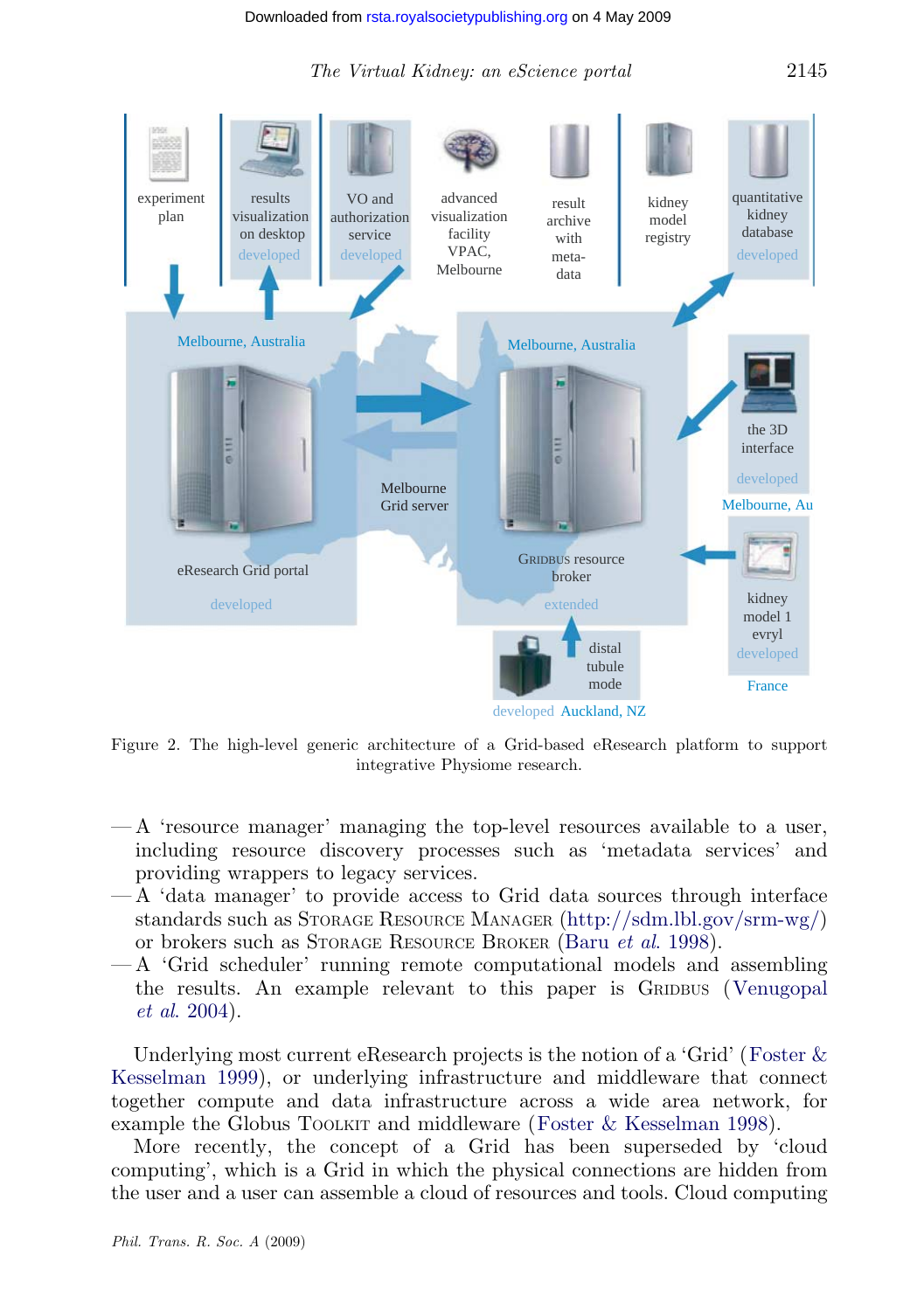### 2146 P. J. Harris et al.

simply means that the integrative research platform must hide Grid tool details and dependencies from users, and conver[sely that the Grid tools, such a](#page-18-0)s PBS and Condor in figure 1, must support interoperation better.

### $(c)$  Mathematical modelling for the kidney

Mathematical modelling has been used for many years in analysing the operation and function of complex biological systems and, in particular, the approach has been very successful in modelling heart physiology ranging from the molecular level to the whole organ (Noble 2002; Hunter & Nielsen 2005). Computational modelling has long played a key role in research on kidney physiology, and research groups around the world have constructed a wide variety of mathematical models in different formats and simulation environments. These models have been useful tools for their developers but have often been proprietary with limited inte[roperability](#page-18-0), restricting access to other users and providing barriers to the integration of models derived from different sources.

The World Wide Web coupled with distributed computing resources provides opportunities to integrate and explore renal models in a distributed model repository, allowing researchers a ready and interactive access to a collection of models and resources that minimize the requirement for specialist programming or computational modelling expertise on the part of the experimenter. Such knowledge systems or 'cyberinfrastructures' are becoming available in many areas of eScience (Stein 2008), and it is timely to consider their development and deployment in the areas of physiology and related life sciences.

The direction of mathematical modelling in research on the physiology of renal transport systems has been determined by the complex interactions among coupled flows, kidney metabolism and detailed anatomy at all levels of kidney organization, and also by the inaccessibility of the inner kidney structures to in vivo intervention. The behaviour in vivo of nephron segments and blood vessels 'hidden' within the kidney interior must be inferred from micropuncture samples taken at accessible surface sites, from measurements performed in vitro by such techniques as microperfusion, vesicle studies, patch clamp, immunofluorescence imaging and from the anatomical/architectural features of the kidney. Theoretical analyses have been crucial to quantitative formulation of working hypotheses, interpretation of experimental results and development of new experimental techniques required for the measurement of crucial parameters whose importance was appreciated during modelling studies. For example, modelling studies have helped our understanding of glomerular filtration, (quasi)isotonic reabsorption in the proximal tubule, the roles of several nephron segments in acid–base regulation and the mechanisms involved in autoregulation and tubuloglomerular feedback. The importance of countercurrent flows in proximal tubule fluid reabsorption and in the many 'cycles and separations' relationships among medullary nephron segments, collecting ducts and medullary blood vessels, and details of medullary microcirculation in relation to solute and water recycling have also been the subjects of extensive modelling where measurements have been difficult or impossible.

The models targeted for implementation in the core collection cover a wide range of scales and represent some of the classic studies in the field. The initial implementation of three example models is reported in this paper and it is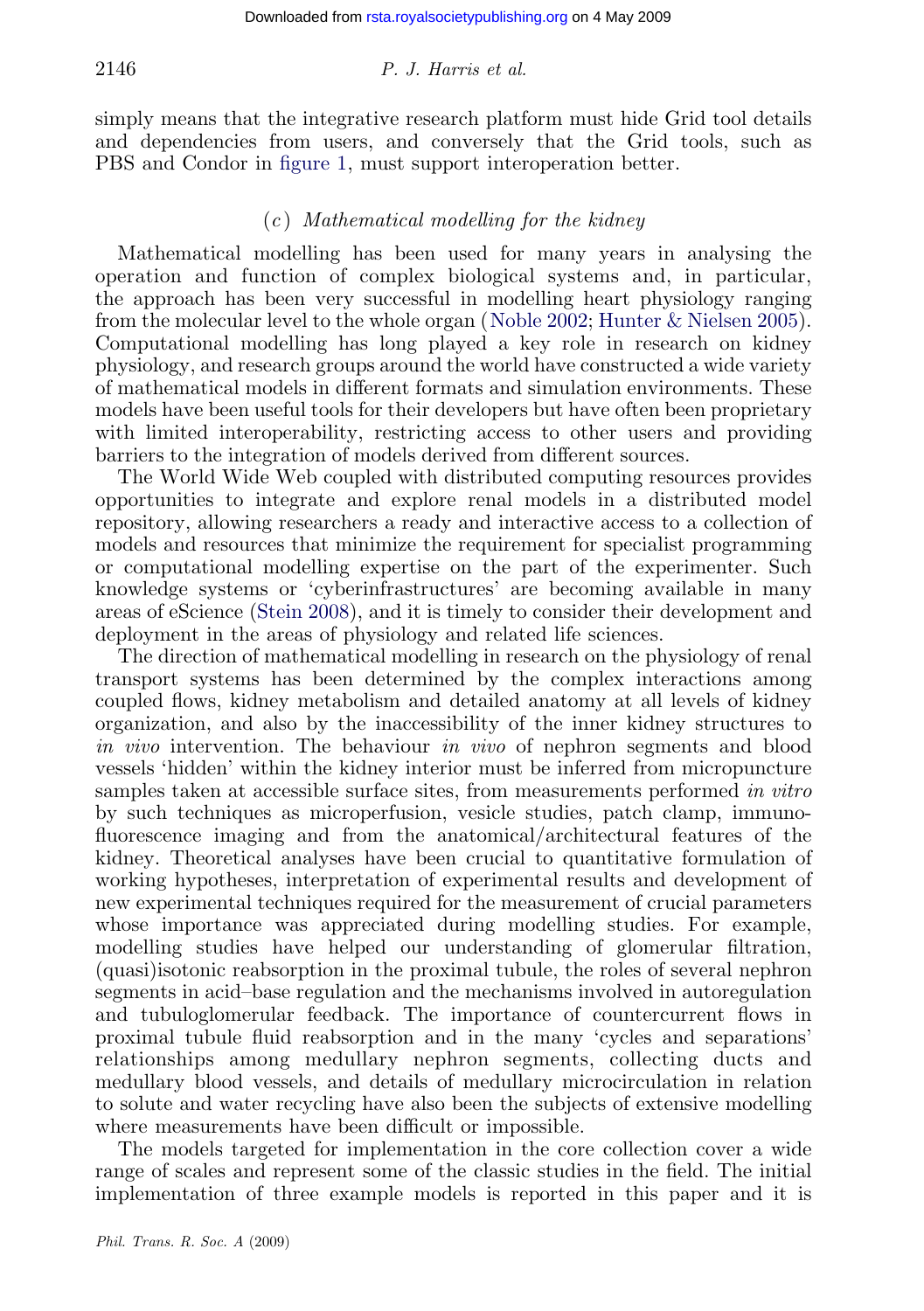planned to revise the range of inte[ra](#page-17-0)[ction options and the interface in r](#page-18-0)e[sponse to](#page-18-0) feedba[ck from users. Authors of other models](#page-18-0) will be encouraged to assist with the preparation of their mod[els for inclusion i](#page-18-0)n the Virtual Kidney. The current list of examples includes (but will not be limited to) the following:

- (i) pr[oximal tubule](#page-18-0) reabsorption (Weinstein 1986, 19[94,](#page-18-0) 1998 $a, b$  $a, b$ ; [Thomas](#page-18-0)  $\&$  $\&$ Dagher 1994);
- (ii) distal tubule reabsorption (Chang & [Fujita 1999\);](#page-18-0)
- (iii) tubuloglomerular feedback (Holstein-Rathlou & [Marsh 1990;](#page-19-0) H[ols](#page-19-0)tein-Rathlou et al. 1991; Layton et al. 1991);
- (iv) glomerular filtration (Deen et al. 1972);
- (v) medullary models of the urine-concentrating mechanism
	- simple central core model (Stephenson *et al.* 1976, 1987; Foster  $\&$ Jacquez 1978);
	- multi-individual-nephron flat model (Lory 1987; Thomas 1991);
	- shunted-multi-nephron flat model (Hervy & Thomas 2003);
- inner medullary collecting duct acid–base transport (Weinstein 1998a,b); and
- (vi) a library of channel and transporter kinetics models.

### 2. The Virtual Kidney: an eScience portal

A web-based eScience portal has been developed for access to experimental data and parameter values abstracted within a quantitative kidney database (QKDB) and to a repository of mathematical models of kidney function.

There are three specific aims for the project.

- (i) Workflow automation. To implement the infrastructure necessary for interacting with the core set of remote modelling resources on diverse computing platforms, and managing this Grid-based collaborative online resource in terms of communication protocols, user management, session management, authentication, resource registration, etc.
- (ii) Visualization and data fusion. To develop software for converting and rendering diverse result sets from the core set of legacy models in a common web-based three-dimensional interface.
- (iii) Model integration. To adapt the development-intensive interface tools to the particular problems posed by kidney modelling so that we can proceed with integration of many more models at all scales with only minimal changes in the interface software. The 'workflow' is not rigid or fixed and new models can be readily added and/or adapted. This is the emerging trend in bioinformatics and is a feature of tools, such as GENEPATTERN, which allows a flexible integration of genetic and proteomic analysis.

# (a ) Three-dimensional portal

The portal presents a cross-disciplinary approach to providing researchers with access to computational models developed in laboratories around the world and uses global distributed computing to manage workflow and deliver solutions to the user's desktop.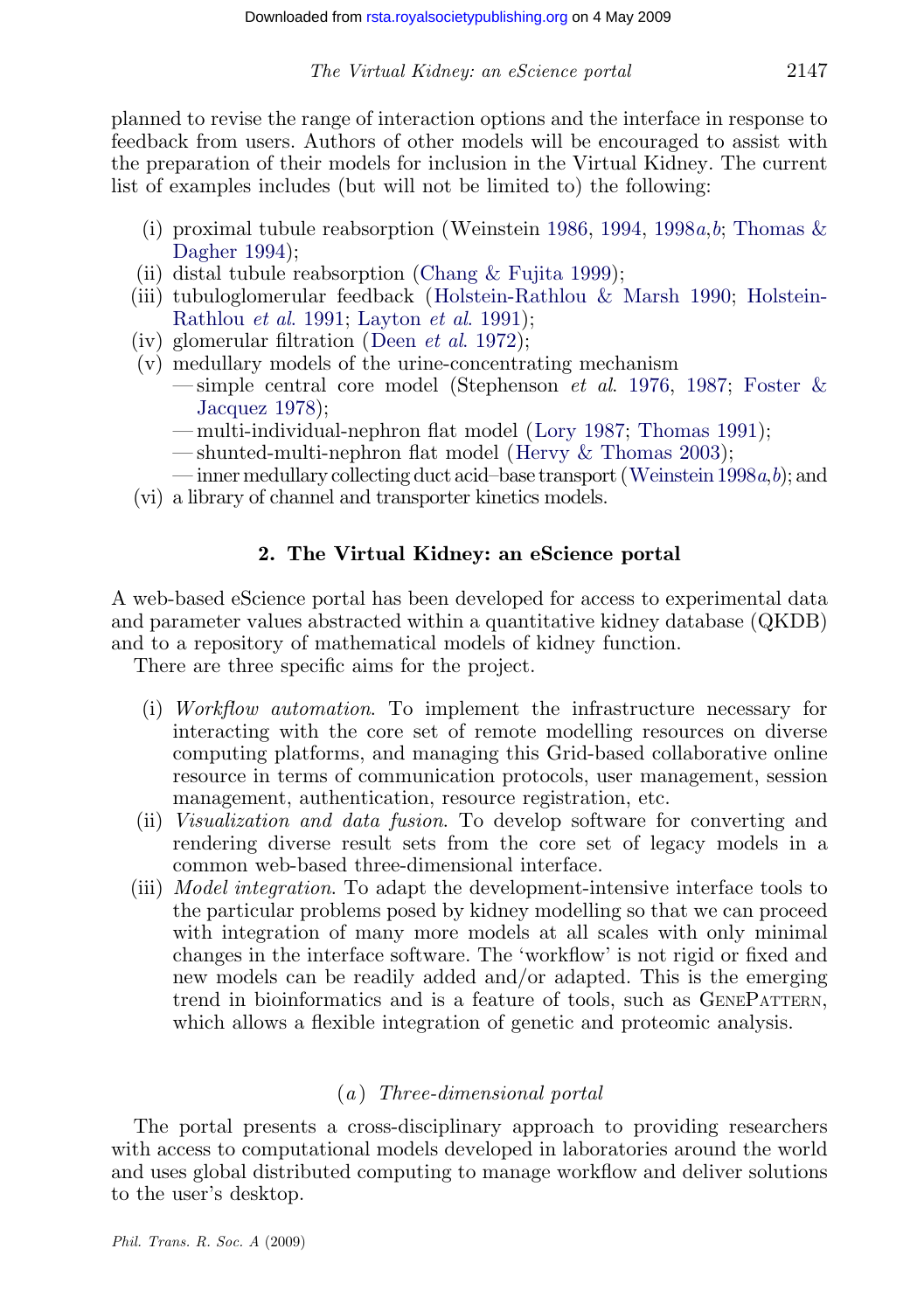### 2148 P. J. Harris et al.

The user is presented with a three-dimensional 'Virtual Kidney' interface, based on a translucent multi-scale reconstruction of a rat kidney showing major anatomical structures as well as renal arteries and veins to several levels of branching derived from synchrotron images (Nordsletten et al. 2006). Within the kidney are examples of reconstructed serially sectioned nephrons. The user can rotate the kidney, display or hide individual structures and zoom in on any portion. The selection of a structure provides a link to the search facility of a specialized database, the QKDB, which contains a comprehensive catalogue of parameter values, extracts from the literature and other relevant resources, such as collections of anatomical and histological images.

The basic principle is to create a web page that presents the user (i.e. the visitor to the website; also called the 'client') with an annotated list or a visual interface for selection of one of the available models. Once this choice has been made, the user is presented with a more detailed description of the chosen model, including literature references, and is given the opportunity either to look at the results of some pre-configured simulations to 'get the feel' of the model, or to alter particular parameter values (within a constrained range representing physiologically reasonable values) in order to customize the model as required. Upon submitting the new par[ameter v](#page-9-0)alues, the user will be served, after a wait that depends on the executi[on time of the mod](#page-18-0)el calculations, with the results and may choose among several styles of presentation. These include simple tables or graphical output, or in some cases more visually appropriate presentations, or the user may request to download the results as a table for post-treatment in a spreadsheet or graphing program of their own. An important feature of the portal is the ability to save 'session state', such that users can return to an interactive session and take up where they left off.

The screenshots shown in figure 3 are derived from an early version of the Virtual Kidney interface (Lonie et al. 2004). This preliminary model was constructed from micro-CT scans of a rat kidney and serially sectioned casts of mouse kidney tubules. The model is designed not only for exploring kidney anatomy but also f[or allow](#page-9-0)ing a selection of structures with linked access to QKDB and for the collection of curated, interactive models at various scales. When running some simulation models, spatial distributions of quantitative output data derived from calculations from models can be mapped onto the anatomical representation in various ways. For instance, solute concentrations derived from a nep[hron flow model can](#page-17-0) be mapped back to the nephron graphically using look-up tables to colour code ranges of concentration and assigning the relevant colour to voxels representing the location of solutions of this concentration (figure 3, right side). This GUI is built on the XML User Interface Language environment of the Mozilla open source browser. It is effectively a web-based version of a stable and proven three-dimensional visualization environment developed by the Bioengineering Institute in Auckland, which has been used extensively for cardiac physiology simulation and cardiac anatomy navigation (Christie *et al.* 2002). The Melbourne-based members of our group have been working closely over the past few years with the Bioengineering Institute to develop the web-based version of this environment, and enhance the environment with the specific functionality required for rendering renal modelling results. This work has also addressed the need to develop the software tools required for converting and rendering diverse sets of kidney modelling results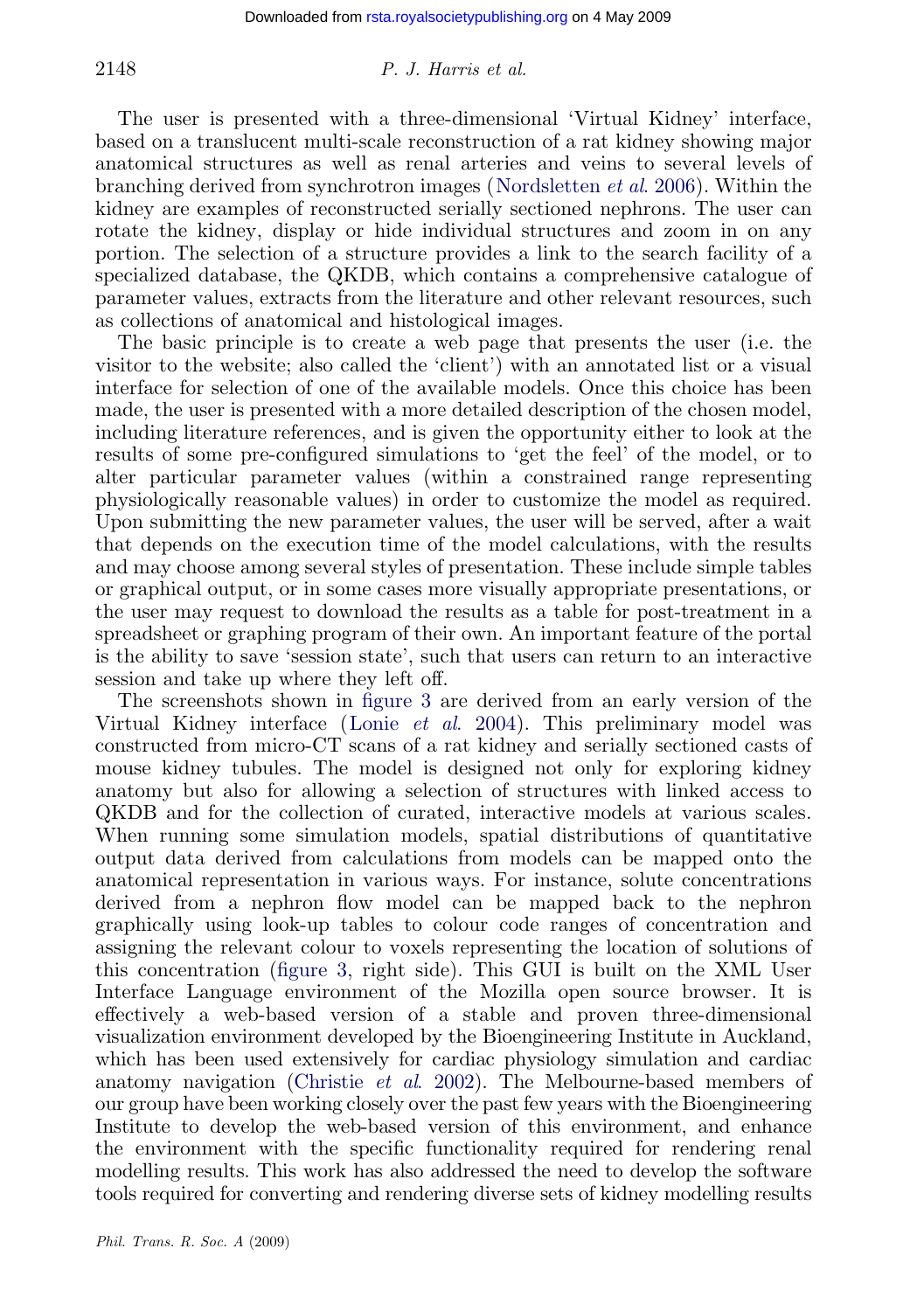<span id="page-9-0"></span>

### The Virtual Kidney: an eScience portal 2149

Figure 3. Screenshot of the Virtual Kidney interface showing (left side of screen) the threedimensional anatomical representation of a kidney with vasculature and example nephrons, derived from reconstructed serial sections and (right side of screen) graphical output of a distal tubule simulation (Chang & Fujita 1999) in which selected solutes (shown in colour) are plotted as concentrations against distance along tubule segment.

in this commo[n three-dimensiona](#page-18-0)l [interface—for in](#page-18-0)stance, converting and r[endering the results depicted in th](http://physiome.ibisc.fr/qkdb/)e kidney simulation (KSIM) interface depicted in figure 3. The Virtual Kidney interface is intended both as a means of navigating the model databases and as a means of running model simulations and viewing simulation results, with the only requirement being a Mozilla-based browser.

# $(b)$  Quantitative kidney database

Our QKDB (Dzodic et al. 2004; Ribba et al. 2006) is open via a web GUI  $(\text{http://physiome.ibisc.fr/dkdb/})$  and is in use among a small group of collaborating laboratories. It is built on a flexible, extensible and generic data model (entity-relationship model) implemented under MYSQL/PHP/APACHE. This database has been seeded from the bibliography resources of the present project participants and presently includes experimental data from some 300 research publications. QKDB is open not only for consultation but, equally importantly, for (password-protected) contributions from the renal research community. This resource thus puts legacy measurements, as well as recent and new data, at the ready disposal of renal researchers, thereby facilitating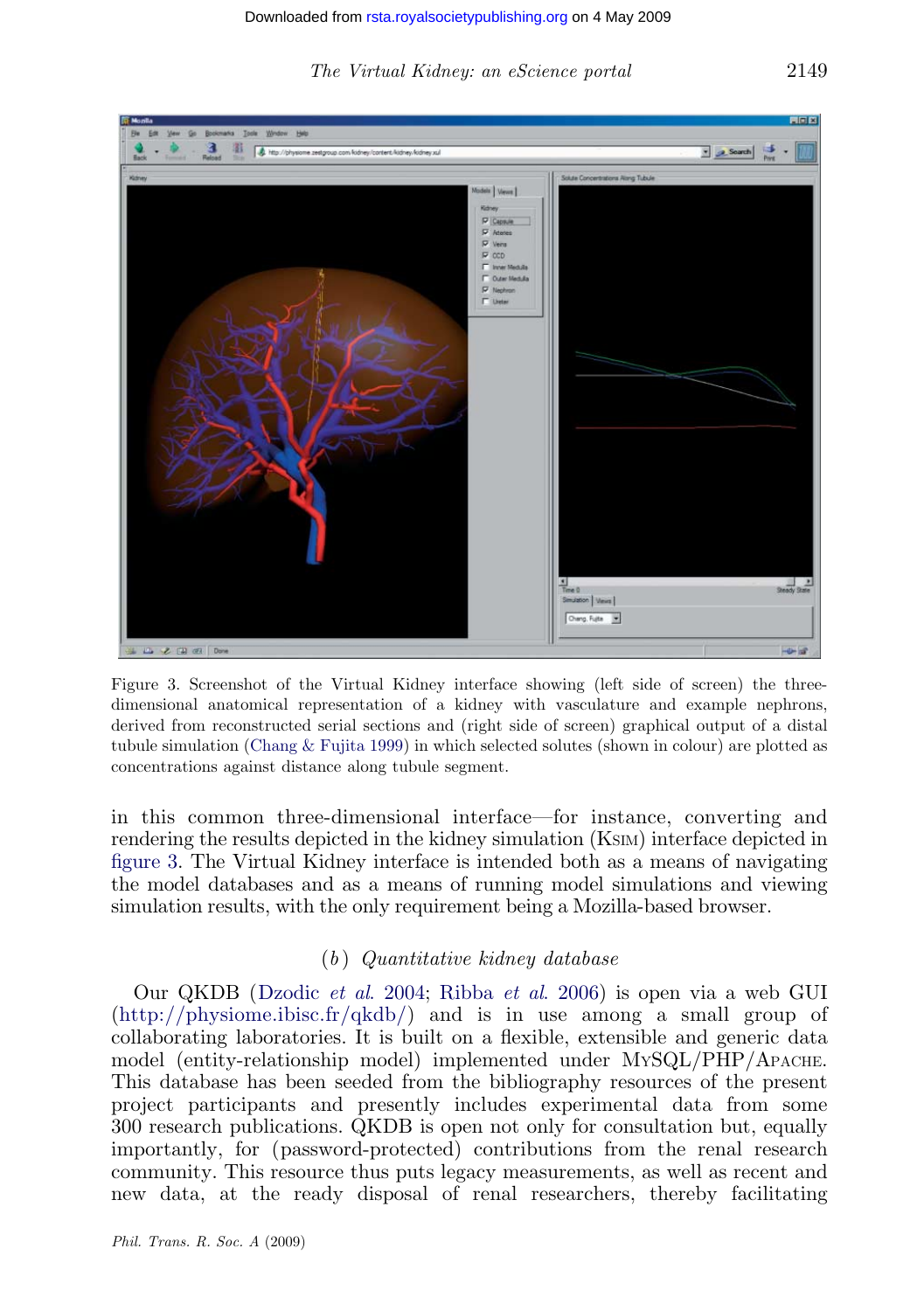# 2150 P. J. Harris et al.

comparisons of results obtained in different species and under various experimental conditions. It includes the following types of information, for human kidneys where known, but especially in experimentally studied species (mammalian, amphibian and avian) and in model epithelia such as cultured cells and amphibian skin and urinary bladder:

- transport parameters, such as permeability to water and various solutes, kinetics of transporters and channels, in all nephron and blood vessel segments and kidney regions;
- tubular concentrations and flow rates along the various segments of the nephron and blood vessels;
- qualitative and quantitative anatomical details, such as tubule diameters and epithelial and cellular dimensions for the various nephron and blood vessel segments; relative placement of structures in each kidney region; typical kidney sizes and weights for different species; dimensions; and
- cortical and medullary regions and subregions, and anatomical images, etc.

Importantly, the experts who enter the data via the web interface are encouraged to include annotations concerning experimental conditions, relevance and limitations of experimental techniques, etc. Quality control of the curated data is assured at several levels: in addition to syntax checking on entry form contents and the use of pull-down menus built dynamically from the contents of the database (thus avoiding duplication and multiple spellings of field names), the data are entered only by authenticated researchers, under password control. Finally, a board of experts oversees new entries before they become accessible to web queries.

# $(c)$  Model repository and links

The portal provides an interactive user interface to a collection of distributed published models at all levels of renal physiology, enabling researchers to integrate and combine existing and new models, and non-modellers to interact with the models, altering key parameters according to hypotheses of their own and visualizing the simulation results. The portal will include all existing types of models relevant to renal physiology, including kinetic models of transporters and channels, transport models of individual cell types, of flat model epithelia (such as bladder and cultured epithelia) and of tubular segments along the nephron, models of the microcirculation, of tubuloglomerular feedback and of inner and outer medulla at [various](http://www.cellml.org) [levels](http://www.cellml.org) of detail. Importantly, the portal will provide access to alternative models for various mechanisms, which may be based on different interpretations of the experimental data. To date, it has been more usual for an experimenter or modeller to select a single preferred model since it has been difficult to interact with alternative versions that have been developed in other laboratories using different programming environments.

The underlying models are implemented via XML markup descriptions (e.g. CellML, see www.cellml.org) or as executable program files stored locally on the server or remotely (e.g. on the model author's server). We have sought approaches that are consistent, as far as possible, with standards and ontologies being developed for other organs under the Physiome initiative.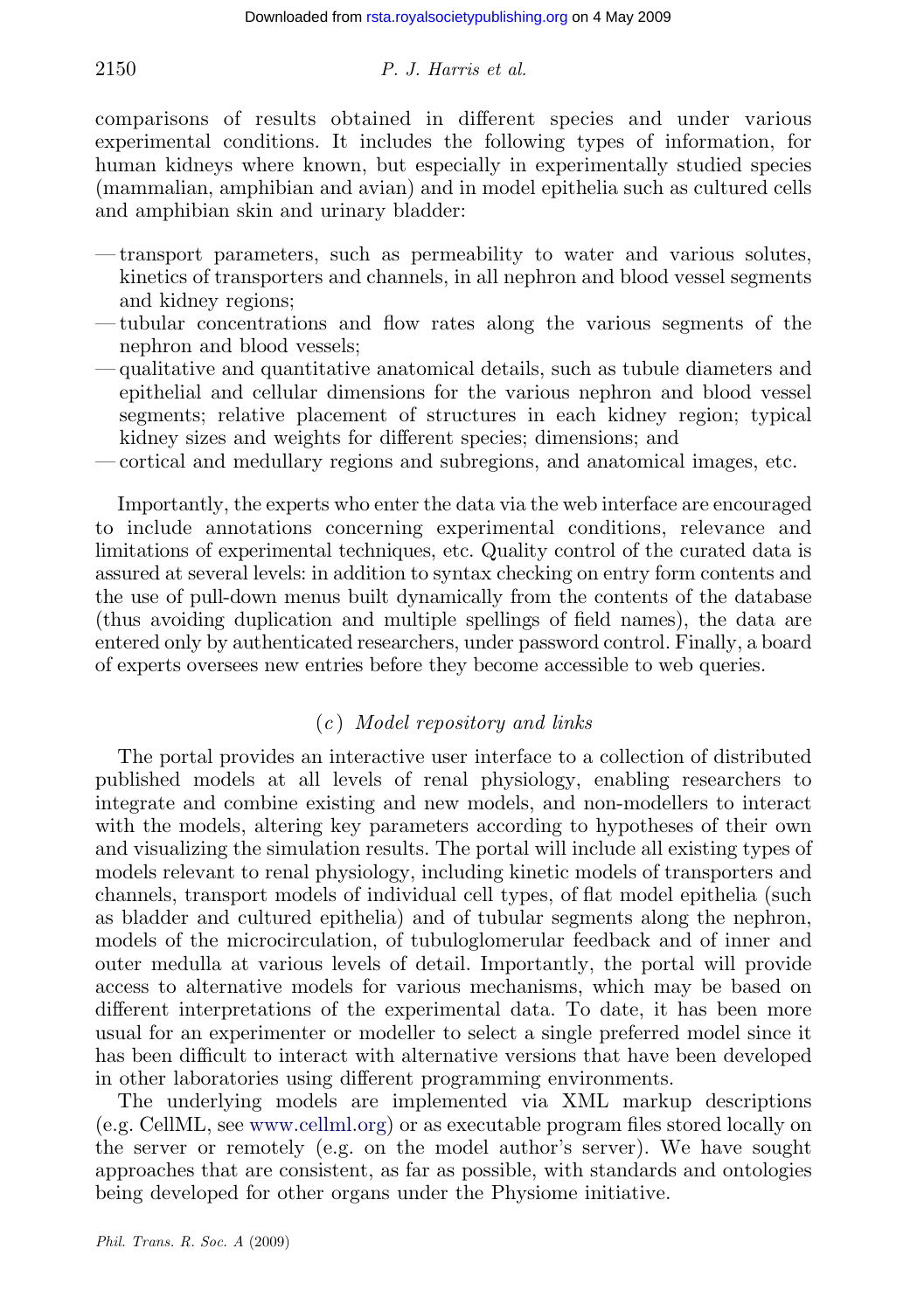### The Virtual Kidney: an eScience portal 2151

[A](#page-14-0) [men](#page-14-0)u lists the repository of mathematical models, such as segmental (e.g. proximal or distal tubule), regional (e.g. medullary transport) or multinephron complex systems models, which may be run on the local machine or, via a Grid portal (KIDNEYGRID), simultaneously on several remote machines. The simulation results (e.g. solute concentrations or local flow rates) are visible on the Virtual Kidney structures as scaled colour gradients, thus allowing a visual and quantitative appreciation of the effects of simulated parameter changes. Figure 4b shows  $x-y$  plots of the results. The selection of a progressive set of parameter changes allows systematic evaluation of the effects of changes in one or more elements of a model and can be used to predict the probable outcomes of experimental interventions. This approach is likely to become an increasingly important aspect of experimental design testing and could have significant benefits in determining the cost-effectiveness of experimental programs.

The portal allows scientists to explore from their desktop a variety of computational models that have previously been accessible only within the laboratory in which they were developed. It is important to note that the listed legacy kidney models and resources represent a number of different implementation techniques (different modes of interaction—command line, graphical interface and command file driven—running on different platforms). An interoperability problem arises during attempts to integrate or co-locate such legacy models because standards have not been available or adopted for data representation, interaction or communication.

There are several ways of addressing this issue, the best of which might be to recode all the models in a common representation format as discussed above. However, this is obviously a long-term and resource-intensive solution, and probably not feasible without a direct and substantial input from each of the model developers.

We have adopted a reasonable alternative approach, namely to develop interaction 'wrappers' around the current model implementations and convert the output in the central portal so that diverse result sets can be rendered on a common interface. This approach requires infrastructu[re 'middleware' to manage](#page-17-0) the communication channels, data transfer channels, user session state, user authentication, etc., within the context of a central portal.

# $(d)$  Model examples

### (i) Distal tubule reabsorption and secretion

The implementation is based on the model of Chang & Fujita (1999); [currently, we h](http://www.cellml.org)ave two cell types working with advection–diffusion spatial modelling and have demonstrated agreement of the numerical output with that in the published work. This has been implemented and currently provides the luminal output results. The intracellular and other output results documented in the original publication have not been included as yet. In the longer term, the aim of the Kidneyome project is to develop a platform for 'plug and play' modelling, where there is a standard basis of representation for all models (preferably an XML-based open modelling markup language such as CellML; see www.cellml.org) and data representation is similarly standardized. We have made initial proof-of-concept moves towards this goal by developing a CellML-based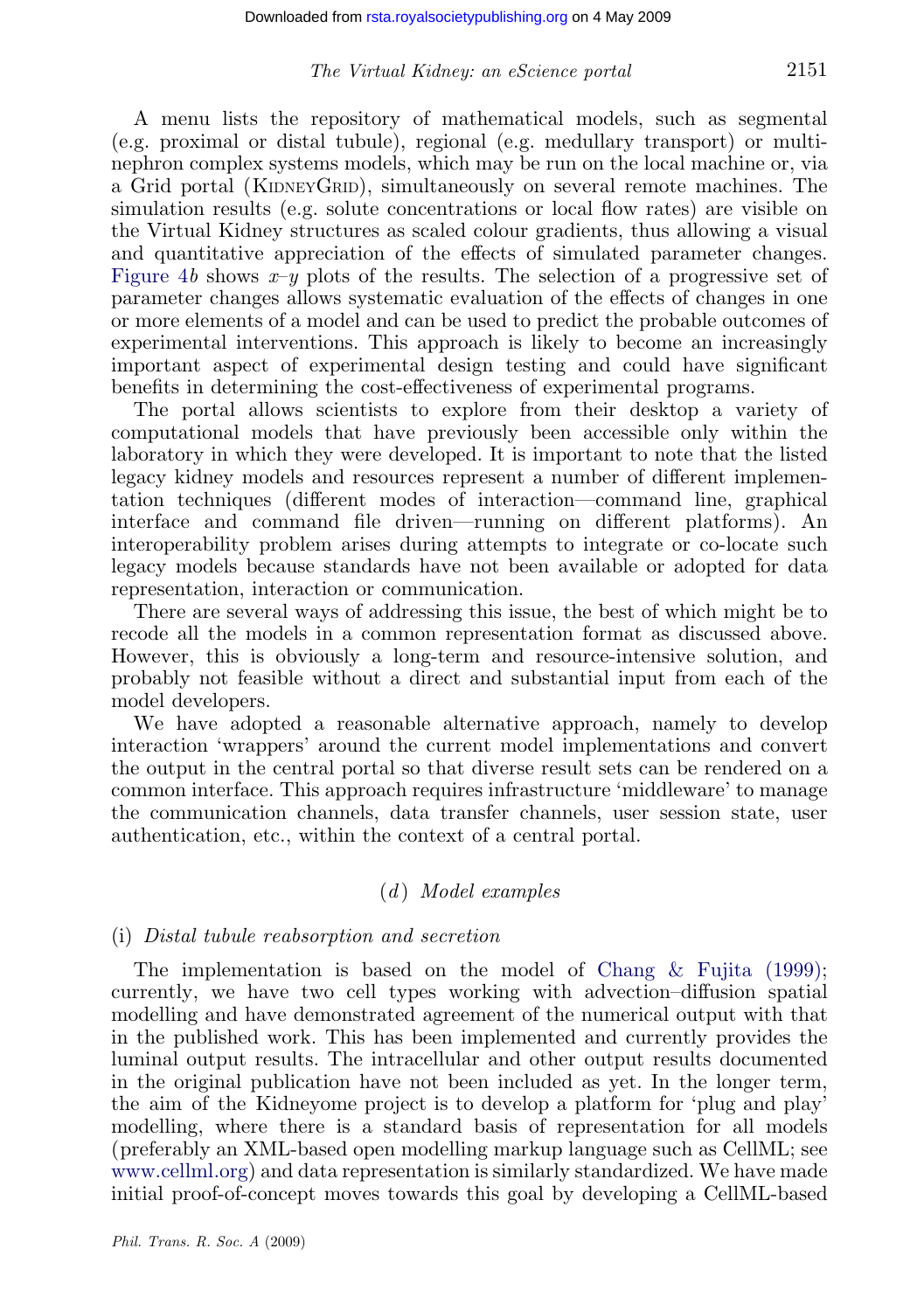### 2152 P. J. Harris et al.

implementation of the Chang and Fujita model (although the input and output data formats are still 'proprietary' [to some extent\) a](#page-18-0)[nd rendering the re](#page-19-0)sults in an open standards-based three-dimensional interface. The next stage will involve integrating the transport characteristics of the various distal tubule cell types to model fluid dynamics and ionic fluxes along this tubule segment in the context of an accurate structural nephron model. Detailed models of distal tubule transport are of interest because gain-of-function mutations in distal tubule transporters (e.g. the thiazide-sensitive NaCl cotransporter) or ion channels (e.g. epithelial Na channel) involved in reabsorption of sodium chloride are implicated in several forms of hereditary hypertension (Lifton et al. 2001; Tripodi et al. 2004).

Future extensions will include a lib[rary of kinetic models](#page-18-0) of the different channels and transporters (and their [various isoforms\) expressed in all cell types](http://www.ibisc.univ-evry.fr/~srthomas/kidneysim/) [along the](http://www.ibisc.univ-evry.fr/~srthomas/kidneysim/) nephron and implementation of cellular transport models in all segments in a single nephron, and then as a parallel syste[m representing the](#page-18-0) [whol](#page-18-0)e kidney.

# (ii) Medullary models of the urine-concentrating mechanism

Shunted multi-nephron flat model (Hervy & Thomas 2003) KSIM PRESENT STATE. A prototype Java applet (http://www.ibisc.univ-evry.fr/*w*srthomas/ kidneysim/) has been used to display simulation results, and its use is demonstrated for one of the models of the renal medulla (Hervy & Thomas 2003). On this website, separate web pages present: the history leading up to the development of this p[articular](#page-14-0) model; a description of the model itself, including a table of the basic parameter values; and finally a window giving entry into a Java applet for presentation of simulation results. The visitor may choose among a small set of previous simulations (typical of those presented in the published paper) or may launch a new simulation (server-side execution) based on their modifications of a selected set of model parameter values. The applet loads the chosen set of simulation results in the form of an XML file and permits the web visitor to display them as  $x-y$  plots or as a colour gradient diagram of the medullary structures (figure 4).

Development of this demonstration provides valuable experience concerning the possibilities and limitations of existing graphics packages for Java applets and reveals ke[y development fe](#page-18-0)atures for development of a more flexible and generic approach for use with the variety of models projected for the Kidneyome site.

### (iii) Multi-nephron model

In addition to segmental and medullary transport models, the portal currently supports a multi-nephron model as demonstrated by the inclusion of a dynamical network model (Moss *et al.* 2009). The modelling approach combines network automata, graphs in which each node has a state and a set of rules for changing the state, into a single model. The structure of the model is explicitly represented as a network of graph automata, which captures the hierarchy, interactions and couplings in the system. The model captures the dynamics of a system of nephrons by maintaining a *system state* at each node of the network, and through a set of update rules that operate on the state at each node. This approach is well suited to studying emergent dynamics—dynamics that arise from the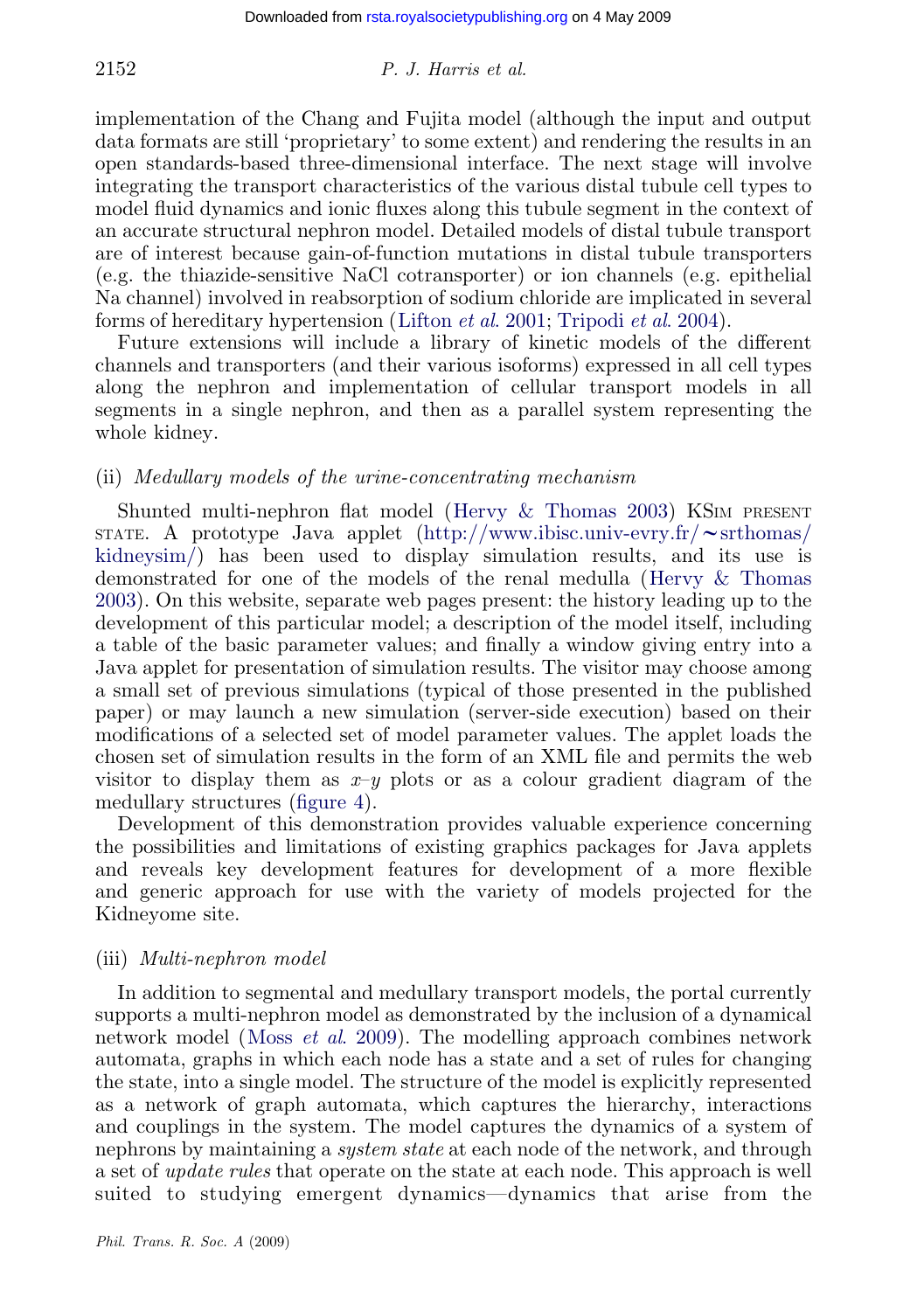interactions and couplings between nephrons—at different levels of hierarchy. The purpose of this model is to explore the ways in which the stability of wholekidney function arises from the dynamics of individual nephrons.

The nephron tubule is modelled as one-dimensional graph automata, consisting of one node for each functionally distinct nephron segment and one node for each layer of interstitial medullary fluid in which the nephron is situated. Larger systems of nephrons are built up by connecting with edges multiple nephron models to the same interstitial fluid nodes. Whole-kidney models can be constructed by mimicking the renal pyramid structure of the kidney and collecting duct systems and relating regions of interstitial fluid to an arterial tree. The arterial tree is modelled as a hierarchical network, which distributes blood to each nephron automatum in proportion to the resistances of the pre-glomerular blood vessels including the afferent arterioles.

Interactions between nephron segments and between nephrons and the interstitial environment are achieved via the edges of the network and the update rules that operate on the nodes of the graph. Nephron dynamics are captured by discrete time and difference equations. Solutions are obtained for new inputs or disturbances by combining multiple equations to reach a shared equilibrium; for example, as in the diffusion of water within multiple descending limbs of Henle. Equations are solved simultaneously using Gaussian elimination.

The model has been used to study emergent dynamics, and the interactions that arise between haemodynamic coupling and vascular signalling, in the context of two-, eight- and 72-nephron systems. The experiments performed to date have focused on the dynamics of systems of nephrons, rather than individual nephrons or nephron segments. Specifically, the experiments have explored changes in the filtration rates of entire columns of nephrons, and the filtration rate of the system as a whole and exploring the power spectral densities to determine the dominant frequencies present in these filtration rate values. The experiments demonstrated that the degree of vascular signalling present between nephrons in the system affects both the magnitude of their filtration rates and also which frequencies are dominant.

Further experiments using this model have studied the emergent effects of localized perturbations of selected input parameters on whole-system behaviour. In a typical analysis, the reabsorption of water in the descending limb [of Henl](#page-15-0)e was impaired for a fraction of the nephrons in the system, and the effects on the whole-system filtration rate were observe[d. These experim](#page-18-0)ents consistently demonstrated that the system dynamics were highly stable and were only slightly affected by the impairments. These experiments were the first study of the emergent dynamics produced by impaired nephron function, and serve to illustrate how the model may be used to predict emergent dynamics induced by localized renal disease. An example of the use of the portal to select input parameter data and to display the output from the model is shown in figure 5.

This modelling approach has been demonstrated to scale up to much larger systems than existing multi-nephron models (Marsh *et al.* 2007). Based on timing measurements and a performance analysis of the model implementation, the simulation of whole-kidney function based on the dynamics of individual nephrons is feasible for the first time. A simulation can also be distributed over multiple computers, resulting in a performance gain of up to a 10-fold speed up when compared with a single computer simulation. In order to simulate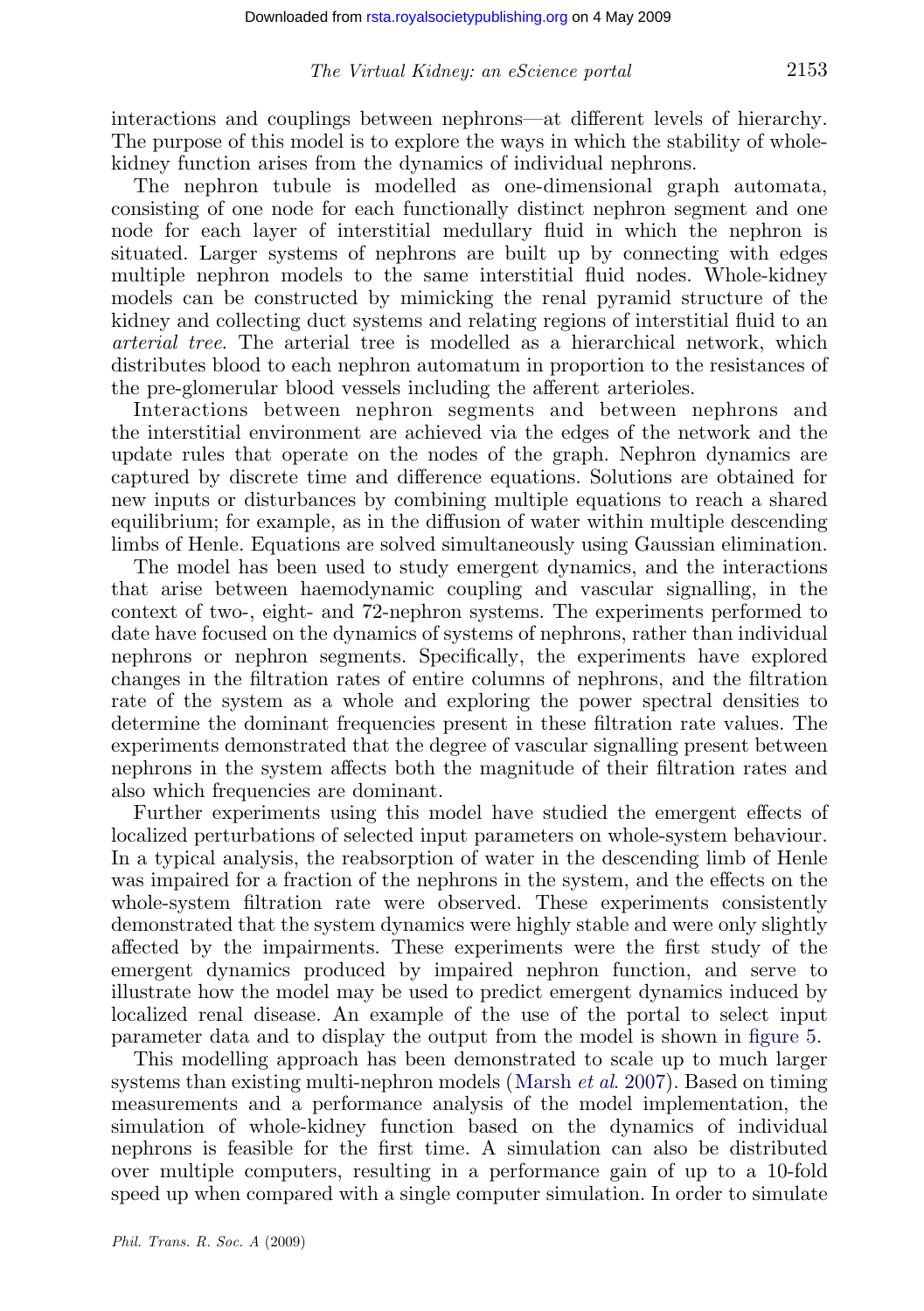

#### <span id="page-14-0"></span>2154 P. J. Harris et al.

Figure 4. Medullary model of the urine-concentrating mechanism. (a) Example result showing distribution of urea concentration within the medulla, displayed using a colour gradient to represent concentration values. (b) Graphical output from the model representing changes in osmolarity along the length of the long descending limb of the loop of Henle (ldl).

whole-kidney function, a model of an entire kidney (e.g. the human kidney contains approx. 1 million nephrons) is required and since the network model is compositional, it is possible to grow a whole-kidney model.

Using the network model, experimenters can also explore the emergent dynamics of multi-nephron or whole-kidney models. Various parameters can be controlled by the experimenter, such as the degree of haemodynamic coupling and vascular signalling in the system, the filtration rates of the individual nephrons and various parameters governing fluid and solute transport. More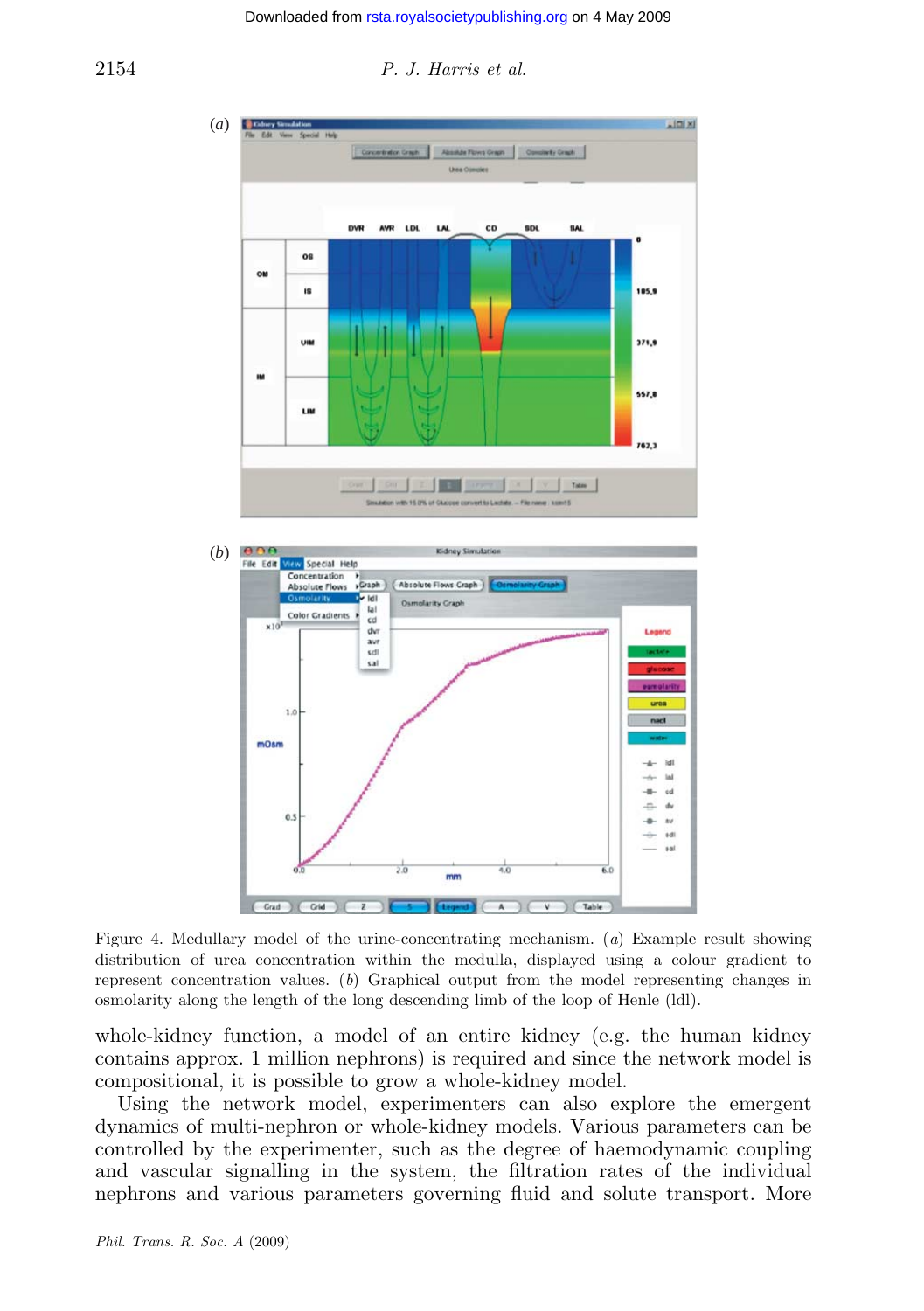The Virtual Kidney: an eScience portal 2155

<span id="page-15-0"></span>

Figure 5. Example of the use of the portal to run the multi-nephron model. (a) Input parameters screen allows the choice of two-nephron or eight-nephron model and provides for selection of parameter scan within a range or over a series of designated time steps with single values for each parameter under investigation. (b) Example results from two-nephron model (red or green representing each nephron in the pair). When plotted against time, single nephron glomerular filtration rate in each nephron is shown to oscillate out of phase with the other.

importantly, the network allows us to replace any of the currently used update rules with equations from other models. The systems that are available for experimentation through the portal are currently limited to two-nephron and eight-nephron models but models of up to 512 nephrons have been executed.

# (e ) Grid portal

The use of a Grid resource broker demonstrates the ability to compose, schedule, monitor and visualize the results of simulations and simplifies the development of application, credential and resource management, while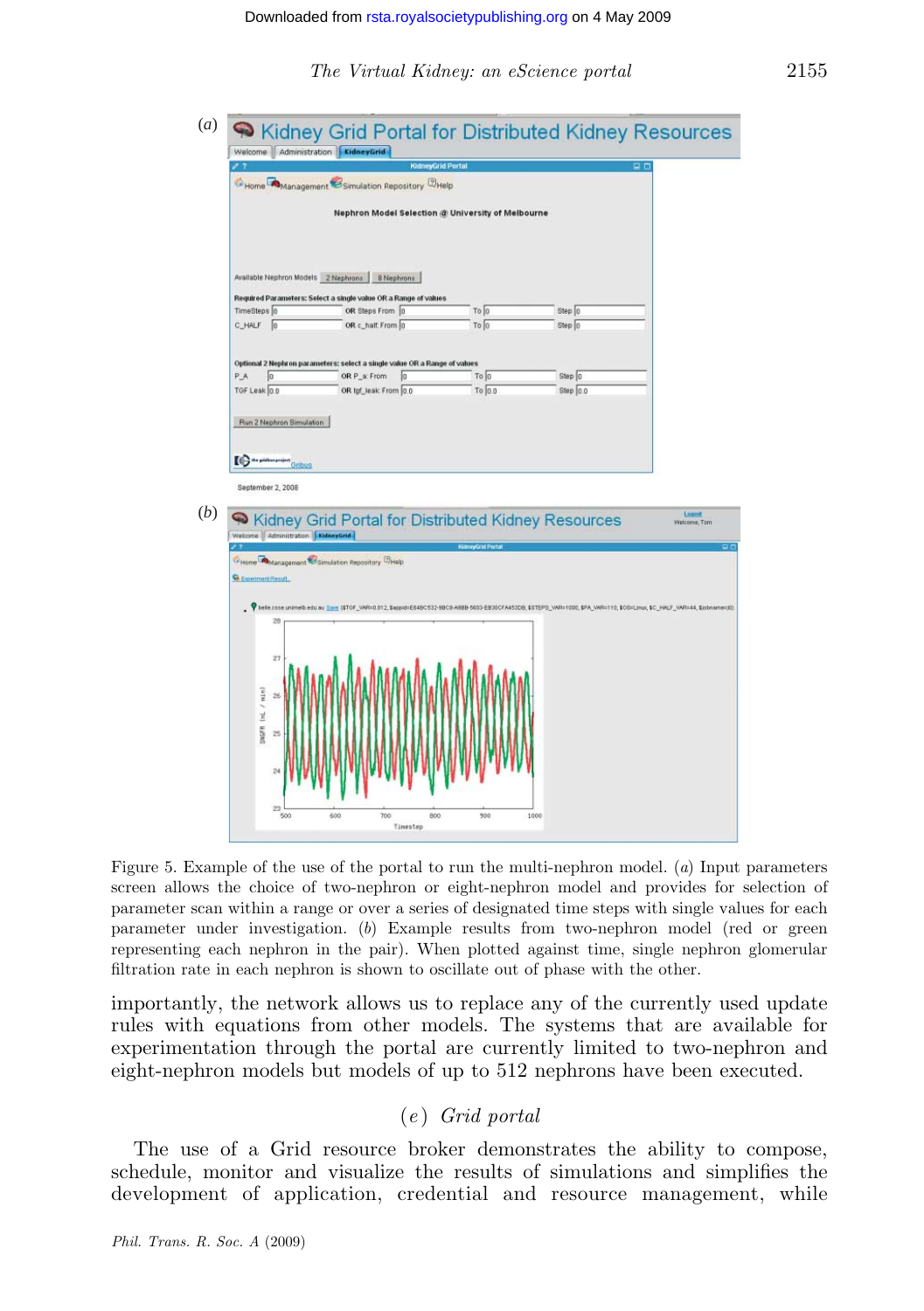# 2156 P. J. Harris et al.

decoupling the launch platform from the underlying Grid middleware. The development, architecture, features and performance of the KIDNEYGRID platform included within the Virtual Kidney have been described by Chu et al. (2008). The steps involved in running a Grid-enabled session are the following.

- (i) User initiates session with portal by selecting modelling resources required and 'planning' experiment with the resources available.
- (ii) User completes authorization through Globus middleware infrastructure.
- (iii) Portal contacts Grid broker to request resources (Remote/Local Kidney Database or remote simulations).
- (iv) Grid broker queries registry to provide reference to resource. Registry returns references to resources required and broker returns reference plus any important control data to the portal.
- (v) Broker opens communication channel to remote resource and sets up. Note that resources may be locally based (e.g. in the local mirror of the Kidney database) or hosted on remote servers.
- (vi) More commonly, simulations will be hosted on remote sites, running on proprietary systems. The Grid broker will manage communications with the remote resource through a combination of tailored communications and/or implementation of service-based wrappers at the remote resource. It is preferable that as few resources as possible are required to be implemented on the remote resource, and communication brokering will therefore most probably be tailored to individual model resources with most processing of result datasets occurring at the eResearch portal.
- (vii) User session state, including the current state of experiment, is saved to local database.
- (viii) Results are visualized on the user's desktop in their browser that is running the three-dimensional Virtual Kidney portal.
- (ix) Alternatively, for complex datasets, it may be preferable to use advanced visualization resources, such as the Victorian Partnership for Advanced Computing Advanced Visualization Facility in Melbourne.

# 3. Future developments

A long-term challenge for the Physiome initiative is to build a modelling framework in which the effect of a gene mutation can be modelled all the way from its effect on protein structure and function to how the altered properties of the protein affect a cellular process such as signal transduction, and how the changed properties of that process alter the function of tissues and organs. It will also help to clarify the way in which environmental influences, along with genetic expression, influence physiological function. There will be many other benefits from this integrative framework. Understanding how model parameters are affected by individual variation, embryological growth, ageing and disease, for example, will have enormous potential benefits for the design of medical devices, the diagnosis and treatment of disease and the development of new drugs. Extension of such models to explore the effects of pathology and genetic disorders is now possible with the growth of computing power and Internet connectivity and ready access to such resources through eScience portals will be a central pillar of the VPH endeavour.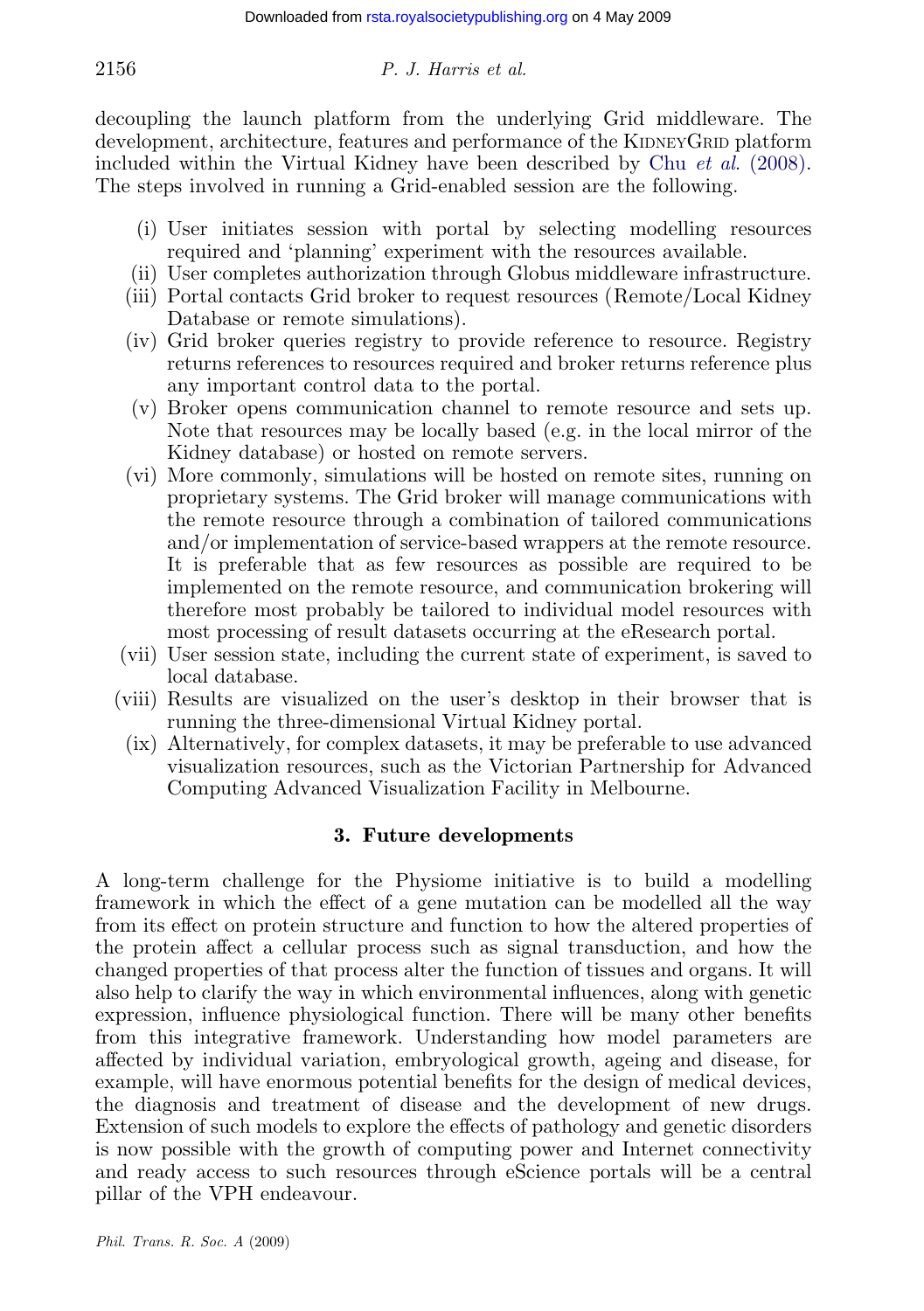### The Virtual Kidney: an eScience portal 2157

<span id="page-17-0"></span>The Kidneyome or Virtual Kidney will contribute to the overall generation of [a set](#page-19-0) [of compu](#page-19-0)tational resources relevant to all aspects of human physiology and pathology. In the short term, it is expected that the portal will accumulate relevant curated data from the literature and provide experimental scientists with access to a wide variety of models with which they can simulate effects of changes in their chosen renal system, and thus inform the process of experimental design. At this stage, we have included only a few long-standing 'legacy' models, some of which are now outdated. We plan to add more current models including a reimplementation of some distal tubule models (Weinstein 1994, 1998 $a, b$ ). The concentrating mechanism is more problematic as there are simply not any 'successful' models since there is no satisfactory explanation of all aspects of the mechanism. More value will be added to the portal by including a library of channel and transporter kinetic models as they become available and, we anticipate, models of the various cell types along the nephron.

In the longer term, the integration of various low-level models with systems or network approaches is likely to allow the development of interactive multi-scale representations of the kidney that can be placed within the other body systems to explore quantitatively the activity of control systems involved in the regulation of the cardiovascular system and fluid and electrolyte balance.

The Physiome Project relies on software tools to facilitate constructing and exploring models, but such tools are unlikely to ever be a single unified model; instead, our view is that the Physiome will be enabled by a range of eScience portals, such as the Virtual Kidney, customized for the researchers and research issues for specific organs and systems, ranging from kidneys to the respiratory or lymphatic systems.

S.R.T. gratefully acknowledges financial support from the French National Research Agency (ANR grants ANR-06-BYOS-0007-01 (SAPHIR) and ANR-05-BLAN-0247-06 (CorBioMath)), the European Community's Seventh Framework Programme (FP7/2007-2013, grant agreement no. 223920, VPH-NoE), the Council of Essonne Region (Pôle System@tic, POPS project) and GdR STIC-Santé (CNRS 2647 and INSERM). P.J.H., S.R.T., P.J.H., R.B. and W.A. received funding from the Australian Research Council (Special Research Initiatives: e-Research grant), and the Victoria Partnership for Advanced Computing.

#### References

- Alfieri, R., Cecchini, R., Ciaschini, V., dell'Agnello, L., Frohner, A´. & Gianoli, A. 2003 VOMS: an authorization system for virtu[al organizations. In](http://dx.doi.org/doi:10.1007/s00791-002-0079-3) First European Across Grids Conference, Santiago de Compostela.
- Baru, C., Moore, R., Rajasekar, A. & Wan, M. 1998 The SDSC storage resource broker. In Proc. CASCON'98, Toronto, Canada.
- Bassingthwaighte, J. B. 2000 [Strategies](http://dx.doi.org/doi:10.1002/cpe.1285) [for](http://dx.doi.org/doi:10.1002/cpe.1285) [the](http://dx.doi.org/doi:10.1002/cpe.1285) [P](http://dx.doi.org/doi:10.1002/cpe.1285)hysiome Project. Ann. Biomed. Eng. 28, 1043–1058. (doi:10.1114/1.1313771)
- Chang, H. & Fujita, T. 1999 A numerical model of the renal distal tubule. Am. J. Physiol. 276, F931–F951.
- Christie, R., Bullivant, D., Blackett, S. & Hunter, P. J. 2002 Modelling and visualising the heart. Comput. Vis. Sci. 4, 227–235. (doi:10.1007/s00791-002-0079-3)
- Chu, X.-C., Lonie, A., Harris, P. J., Thomas, S. R. & Buyya, R. 2008 A service-oriented Grid environment for integration of distributed kidney models and resources. Concurrency Comput. Pract. Exp. 20, 1095–1111. (doi:10.1002/cpe.1285)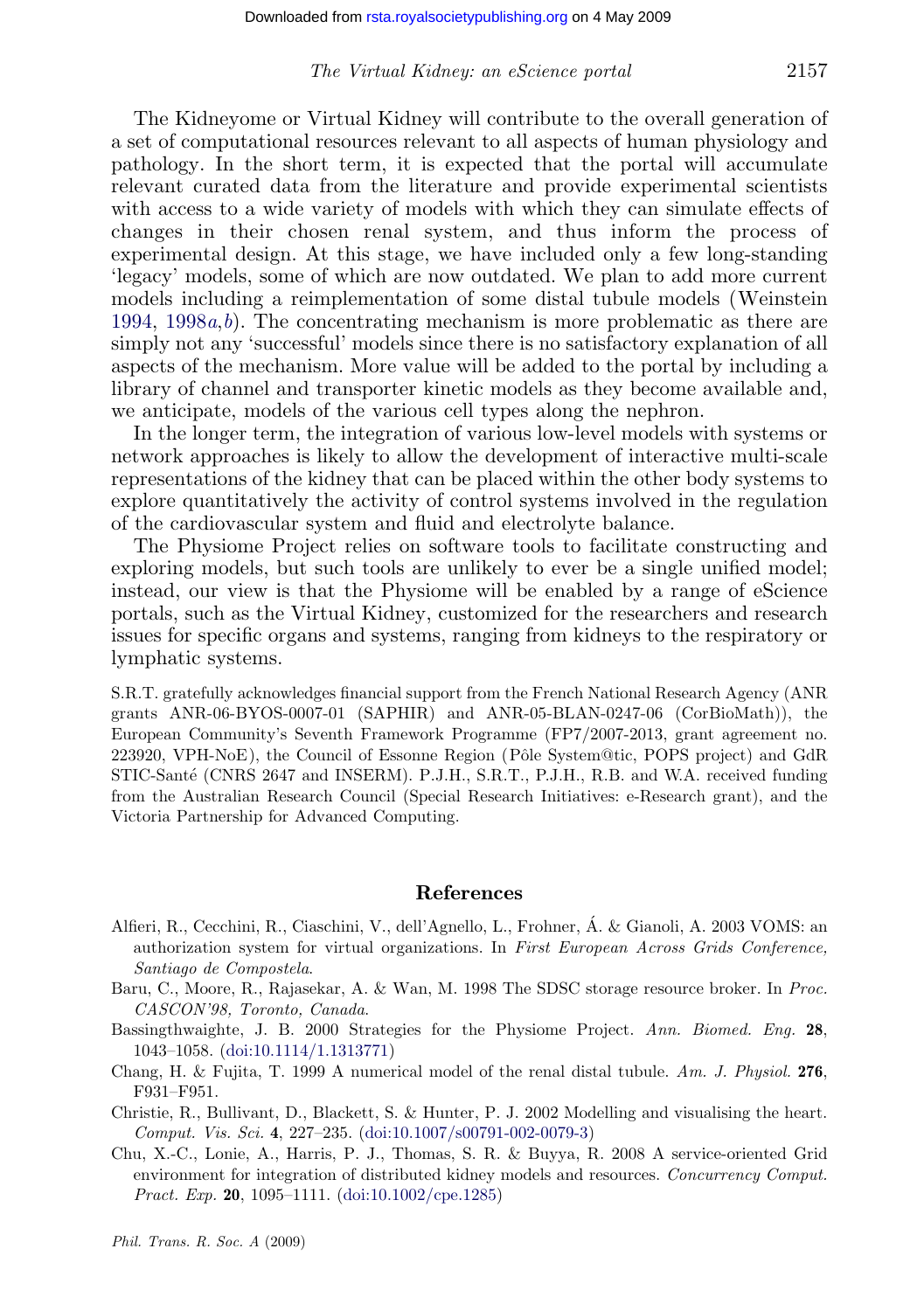<span id="page-18-0"></span>

### 2158 P. J. Harris et al.

- Deen, W. M., Robertson, C. R. & Brenner, B. M. 1972 A model of glomerular ultrafiltration in the rat. Am. J. Physiol. 223, 1178–1183.
- Dzodic, V., Hervy, S., Fritsch, D., Khalfallah, H., Thereau, M. & Thomas, S. R. 2004 Web-based tools for quantitative renal physiology. Cell. Mol. Biol. 50, 795–800.
- Fenner, J. W. et al. 2008 The EuroPhysiome, STEP and a roadmap for the virtual physiological human. Phil. Trans. R. Soc. A 366, 2979-2999. (doi:10.1098/rsta.2008.0089)
- Foster, D. M. & Jacquez, J. A. 1978 Comparison using central core model of renal medulla of the rabbit and rat.  $Am. J. Physiol. 234, F402–F414.$
- Foster, I. & Kesselman, C. 1998 The Globus Project: a status report. In Proc. IPPS/SPDP'98 Heterogeneous Computing Workshop, pp. 4–18.
- Foster, I. & Kesselman, C. 1999 The Grid: blueprint for a future computing infrastructure. San Francisco, CA: Morgan Kaufman[n](http://dx.doi.org/doi:10.1038/nrm1054) [Publishers.](http://dx.doi.org/doi:10.1038/nrm1054)
- Hervy, S. & Thomas, S. R. 2003 Inner medullary lactate production and urine-concentrating mechanism: a flat medullary model. [Am.](http://dx.doi.org/doi:10.1152/physiol.00022.2005) [J.](http://dx.doi.org/doi:10.1152/physiol.00022.2005) [Physiol.](http://dx.doi.org/doi:10.1152/physiol.00022.2005) [Ren](http://dx.doi.org/doi:10.1152/physiol.00022.2005)al Physiol. 284, F65–F81.
- Holstein-Rathlou, N. H. & Marsh, D. J. 1990 A dynamic model of the tubuloglomerular feedback mechanism. Am. J. Physiol. 258, F1448–F1459.
- Holstein-Rathlou, N. H., Wagner, A. J. & Marsh, D. J. 1991 Tubuloglomerular feedback dynamics and renal blood flo[w](http://dx.doi.org/doi:10.1016/S0092-8674(01)00241-0) [autoregulation](http://dx.doi.org/doi:10.1016/S0092-8674(01)00241-0) [in](http://dx.doi.org/doi:10.1016/S0092-8674(01)00241-0) [rats.](http://dx.doi.org/doi:10.1016/S0092-8674(01)00241-0)  $Am. J. Physiol. 260, F53–F68.$
- Hunter, P. J. & Borg, T. K. 2003 Integration from proteins to organs: the Physiome Project. Nat. Rev. Mol. Cell Biol. 4, 237–243. (doi:10.[1038/nrm1054\)](http://dx.doi.org/doi:10.1016/j.pbiomolbio.2004.01.004)
- Hunter, P. J. & Nielsen, P. M. F. 2005 A strategy for integrative computational physiology. Physiology 20, 316–325. (doi:10.1152/physiol.00022.2005)
- Layton, H. E., Pitman, E. B. & Moore, L. C. 1991 Bifurcation analysis of TGF-mediated oscillations in SNGFR. Am. J. Physiol. 261, F904–F919.
- Lifton, R. P., Gharavi, A. G. & Geller, D. S. 2001 Molecular mechanisms of human hypertension. Cell 104, 545–556. (doi:10.1016/S0092-8674(01)00241-0)
- Llo[yd,](http://dx.doi.org/doi:10.1063/1.2404774) [C.](http://dx.doi.org/doi:10.1063/1.2404774) [M.,](http://dx.doi.org/doi:10.1063/1.2404774) [Halstead,](http://dx.doi.org/doi:10.1063/1.2404774) [M](http://dx.doi.org/doi:10.1063/1.2404774). D. B. & Nielsen, P. M. F. 2004 CellML: its future, present and past. Prog. Biophys. Mol. Biol. 85, 433–450. (doi:10.1016/j.pbiomolbio.2004.01.004)
- Lonie, A. J., Stevens, C. & Harris, P. J. 2004 Computer modeling of k[idney](http://dx.doi.org/doi:10.1098/rsta.2008.0313) [function.](http://dx.doi.org/doi:10.1098/rsta.2008.0313) [In](http://dx.doi.org/doi:10.1098/rsta.2008.0313) Pro[c. Exp.](http://dx.doi.org/doi:10.1038/nrm810) Biol. LB520, Washington, DC.
- Lo[ry,](http://dx.doi.org/doi:10.1038/nrm810) [P.](http://dx.doi.org/doi:10.1038/nrm810) [1987](http://dx.doi.org/doi:10.1038/nrm810) [Eff](http://dx.doi.org/doi:10.1038/nrm810)ectiveness of a salt transport cascade in the renal medulla: computer simulations. Am. J. Physiol. **252**, F1095–F1102.
- Marsh, D. J., Sosnovtseva, O. V., Mosekilde, E. & Holstein-[Rathlou,](http://dx.doi.org/doi:10.1152/ajpheart.00814.2005) [N.-H.](http://dx.doi.org/doi:10.1152/ajpheart.00814.2005) [2007](http://dx.doi.org/doi:10.1152/ajpheart.00814.2005) [Vascular](http://dx.doi.org/doi:10.1152/ajpheart.00814.2005) [cou](http://dx.doi.org/doi:10.1152/ajpheart.00814.2005)pling induces synchronization, quasiperiodicity, and chaos in a nephron tree. Chaos 17, 0[15](http://dx.doi.org/doi:10.1098/rsta.2006.1784) [114.](http://dx.doi.org/doi:10.1098/rsta.2006.1784) (doi:10.1063/1.2404774)
- M[oss,](http://dx.doi.org/doi:10.1098/rsta.2006.1784) [R.,](http://dx.doi.org/doi:10.1098/rsta.2006.1784) [Kazmierczak](http://dx.doi.org/doi:10.1098/rsta.2006.1784), E., Kirley, M. & Harris, P. 2009 A computational model for emergent dynamics in the kidney. Phil. Trans. R. Soc. A 367, 2125–2140. (doi:10.1098/rsta.2008.0313)
- Noble, D. 2002 The rise of computational biology. [Nat.](http://dx.doi.org/doi:10.1038/nrg2414) [Rev.](http://dx.doi.org/doi:10.1038/nrg2414) [Mol.](http://dx.doi.org/doi:10.1038/nrg2414) Cell Biol. 3, 459–463. (doi:10. 1038/nrm810)
- Nordsletten, D., Blacket, S., Bentley, M., Ritman, E[.](http://dx.doi.org/doi:10.1073/pnas.73.1.252) [&](http://dx.doi.org/doi:10.1073/pnas.73.1.252) [Smith,](http://dx.doi.org/doi:10.1073/pnas.73.1.252) [N.](http://dx.doi.org/doi:10.1073/pnas.73.1.252) [P.](http://dx.doi.org/doi:10.1073/pnas.73.1.252) [2006](http://dx.doi.org/doi:10.1073/pnas.73.1.252) [Stru](http://dx.doi.org/doi:10.1073/pnas.73.1.252)ctural morphology of renal vasculature. Am. J. Physiol. 291, H296–H309. (doi:10.1152/ajpheart.00814.2005)
- Ribba, B., Tracqui, P., Boix, J. L., Boissel, J. P. & Thomas, S. R. 2006 QxDB: a generic database to support mathematical modelling in biology. Phil. Trans. R. Soc. A 364, 1517-1532. (doi:10. 1098/rsta.2006.1784)
- Stei[n,](http://dx.doi.org/doi:10.1016/S0092-8240(05)80409-4) [L.](http://dx.doi.org/doi:10.1016/S0092-8240(05)80409-4) [D.](http://dx.doi.org/doi:10.1016/S0092-8240(05)80409-4) [2008](http://dx.doi.org/doi:10.1016/S0092-8240(05)80409-4) [Towards](http://dx.doi.org/doi:10.1016/S0092-8240(05)80409-4) [a](http://dx.doi.org/doi:10.1016/S0092-8240(05)80409-4) [cyberinfra](http://dx.doi.org/doi:10.1016/S0092-8240(05)80409-4)structure for the biological sciences: progress, visions and challenges. Nat. Rev. (Genet.) 9, 678–688. (doi:10.1038/nrg2414)
- Stephenson, J. L., Mejia, R. & Tewarson, R. P. 1976 Model of solute and water movement in the kidney. Proc. Natl Acad. Sci. USA 73, 252–256. (doi:10.1073/pnas.73.1.252)
- Stephenson, J., Zhang, Y., Eftekhari, A. & Tewarson, R. 1987 Electrolyte transport in a centralcore model of the renal medulla. Am. J. Physiol. 253, F982–F997.
- Thomas, S. R. 1991 Effect of varying salt and urea permeabilities along descending limbs of Henle in a model of the renal medullary urine concentrating mechanism. Bull. Math. Biol. 53, 825–843. (doi:10.1016/S0092-8240(05)80409-4)